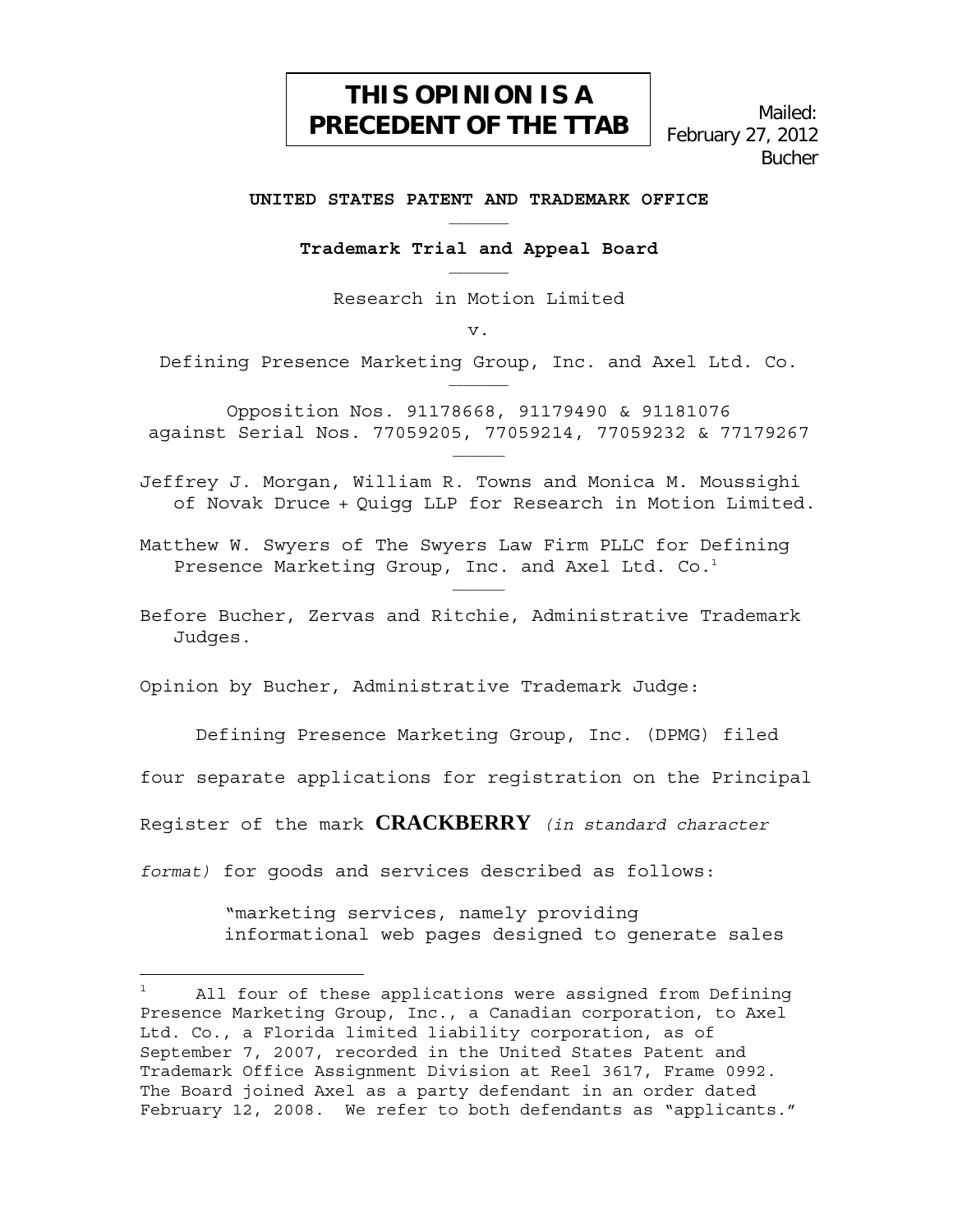traffic via hyperlinks to other websites; online retail store services featuring downloadable ring tones; online retail store services featuring consumer electronics and telecommunication products and accessories; providing online directory information services also featuring hyperlinks to other websites" in International Class  $35:$ <sup>2</sup>

"computer services, namely, creating an online community for registered users to participate in competitions, showcase their skills, get feedback from their peers, form virtual communities, engage in social networking and improve their talent; computer services, namely, redirecting electronic mail to changed personal electronic address" in International Class  $42;3$ 

"providing online chat rooms and electronic bulletin boards for transmission of messages among users in the field of general interest; providing online chat rooms for transmission of messages among computer users concerning telecommunications, mobile telephony, e-mail, mobile phones, PDAs and wireless communications; providing general and non-consumer information online in the field of telecommunications, mobile telephony, e-mail, mobile phones, PDAs and wireless communications" in International Class 38; $^4$  and

"headgear, namely, hats and caps; jackets; coats; dress shirts; polo shirts; shirts; shirts for suits; sport shirts; sweat shirts; t-shirts; denims; pants; sweat pants; board shorts; boxer shorts; shorts; sweat shorts; skirt suits; skirts and dresses; bathing suits; body suits; dress suits; jogging suits; boxer briefs; lingerie;

<sup>2</sup> Application Serial No. 77059205 was filed on December 7, 2006, based upon DPMG's allegation of a *bona fide* intention to use the mark in commerce, opposed in Opposition No. 91178668. 3 Application Serial No. 77059214 was filed on December 7, 2006, based upon DPMG's allegation of a *bona fide* intention to use the mark in commerce, opposed in Opposition No. 91178668. 4 Application Serial No. 77059232 was filed on December 7, 2006, based upon DPMG's allegation of a *bona fide* intention to use the mark in commerce, opposed in Opposition No 91179490.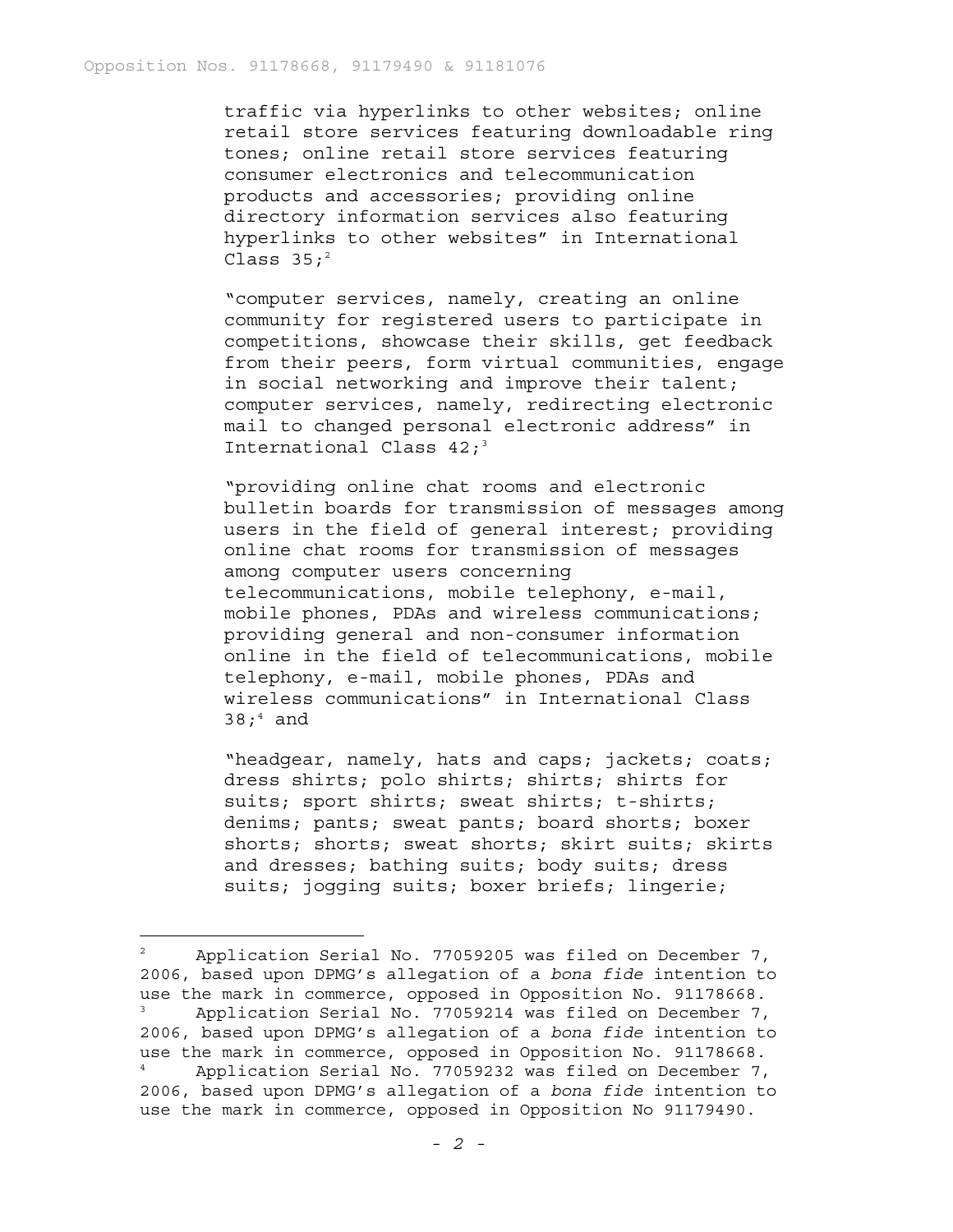socks; beach shoes; canvas shoes; shoes; gym shorts" in International Class 25.5

Research in Motion Limited [hereinafter "opposer" or "RIM"] opposed registration of applicants' mark in each of these applications, asserting as its grounds for opposition, (i) likelihood of confusion, namely that as used in connection with applicants' goods and services, the mark so resembles RIM's previously used and registered

**BLACKBERRY** mark as to be likely to cause confusion, to cause mistake, or to deceive under Trademark Act Section 2(d), 15 U.S.C. § 1052(d); and (ii) dilution, namely, that applicants' mark is likely to dilute the distinctive quality of opposer's marks under Trademark Act Section 43(c), 15 U.S.C. § 1125(c)(2)(B). Opposer alleges that it has used its **BLACKBERRY** marks in connection with "handheld devices including smart phones and related goods and services as well as promotional and collateral goods"; and that its **BLACKBERRY** marks are famous for RIM's array of goods and services, and were famous before any of applicants' priority dates. Opposer also pleaded ownership of several registrations for **BLACKBERRY** or **BLACKBERRY**

—<br>—

<sup>5</sup> Application Serial No. 77179267 was filed on May 11, 2007, based upon DPMG's allegation of a *bona fide* intention to use the mark in commerce, opposed in Opposition No 91181076.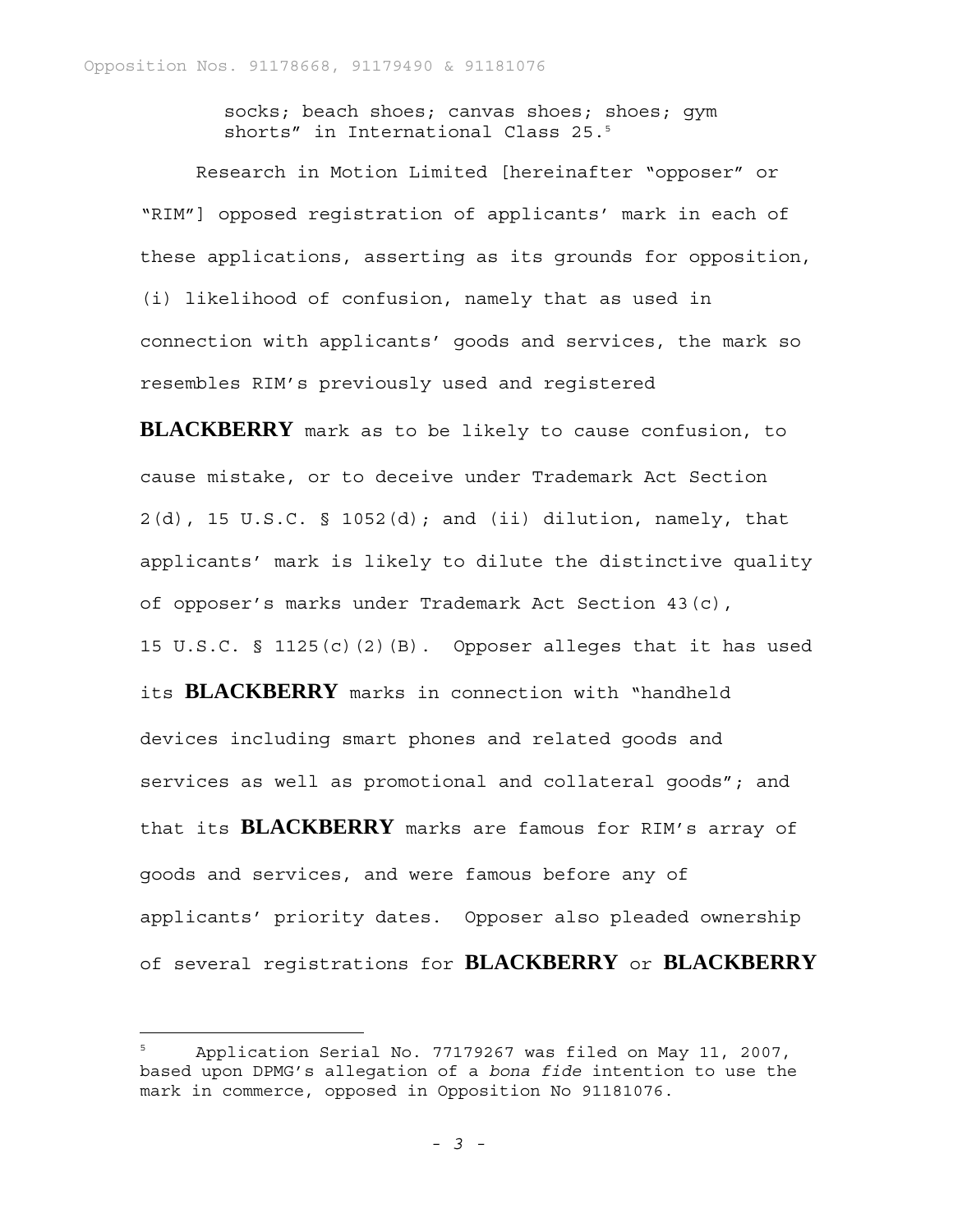formative marks in its notice of opposition, including Registration Nos. 2613308, 2672464, 2700671 and 2844339.

Applicants have filed answers denying the salient allegations of the notices of opposition, and pleaded affirmative defenses, which defenses were not pursued at trial. The affirmative defenses are considered waived and are given no further consideration.

The record includes the pleadings; the files of the involved applications; opposer's first notice of reliance filed on March 9, 2009, which introduced into the record TARR printouts of a number of opposer's pleaded registrations for its BLACKBERRY marks;<sup>6</sup> opposer's second notice of reliance, also filed on March 9, 2009, which introduced into the record applicants' answers and objections to opposer's first set of interrogatories; opposer's third notice of reliance filed on August 7, 2009, which introduced into the record printed publications; opposer's fourth notice of reliance also filed on August 7, 2009, which introduced into the record the Declaration of James Yersh, with the attendant exhibits;<sup>7</sup> and opposer's

<sup>6</sup> Although opposer also alleged that it has used and registered marks other than BLACKBERRY that incorporate the suffix –BERRY, opposer submitted no argument on this point, and we give it no further consideration.

<sup>7</sup> Applicants have stipulated that financial information may be entered into evidence in the form of the Yersh Declaration.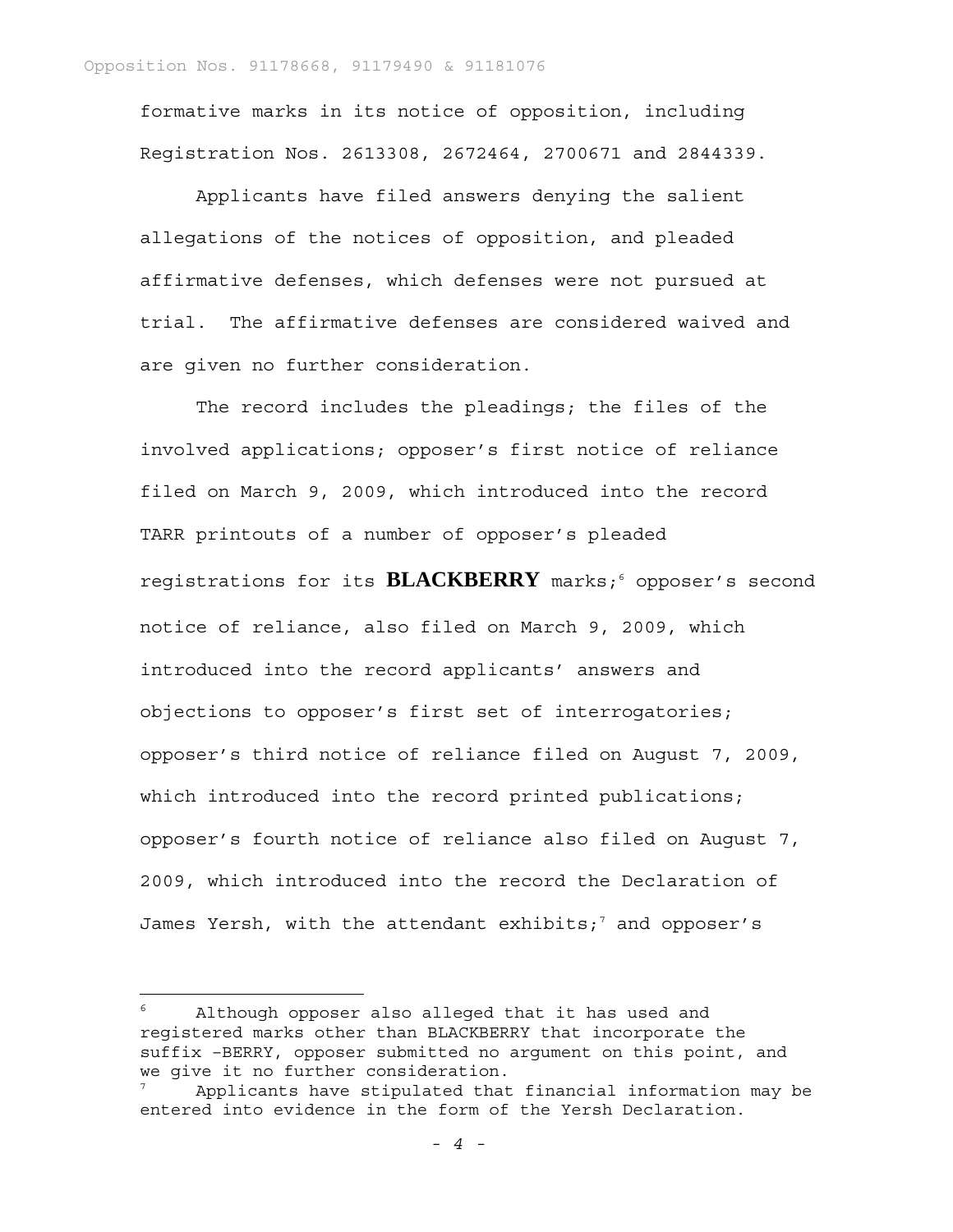testimony deposition of Lee Potter, Director, Brand Communications for RIM, with the attendant exhibits.

Applicants submitted their notice of reliance on October 9, 2009, as well as testimony depositions of applicants' witnesses, Kevin Michaluk, co-founder and principal of Defining Presence Marketing Group, Inc., and Ronald Butters, Ph.D., an expert in the fields of linguistics, with the attendant exhibits.

The parties entered into a joint stipulation on March 4, 2011.8 The parties have fully briefed the issues still involved in this litigation.

### *STANDING*

i<br>L

Copies of United States Patent and Trademark Office records submitted by opposer show that opposer is the owner of the following valid and subsisting registrations:<sup>9</sup>

**BLACKBERRY** for "electronic handheld units for the wireless receipt and/or transmission of data, that enable the user to keep track of or manage personal information; software for the redirection of messages, global computer network e-mail, and/or other data to one or

<sup>8</sup> The joint stipulation states that "BlackBerry-branded ads were placed on Applicants' web site between November 1, 2009 and February 24, 2011," that "the ads were not placed directly by Opposer" but by intermediaries, and that "There is no evidence of actual confusion from the ads …."

<sup>9</sup> Opposer's Notice of Reliance #1 filed on March 9, 2009, included printouts of information from the TARR electronic database records of the United States Patent and Trademark Office showing the current title and status of its **BLACKBERRY** registrations at that time. TTABVue entry #20.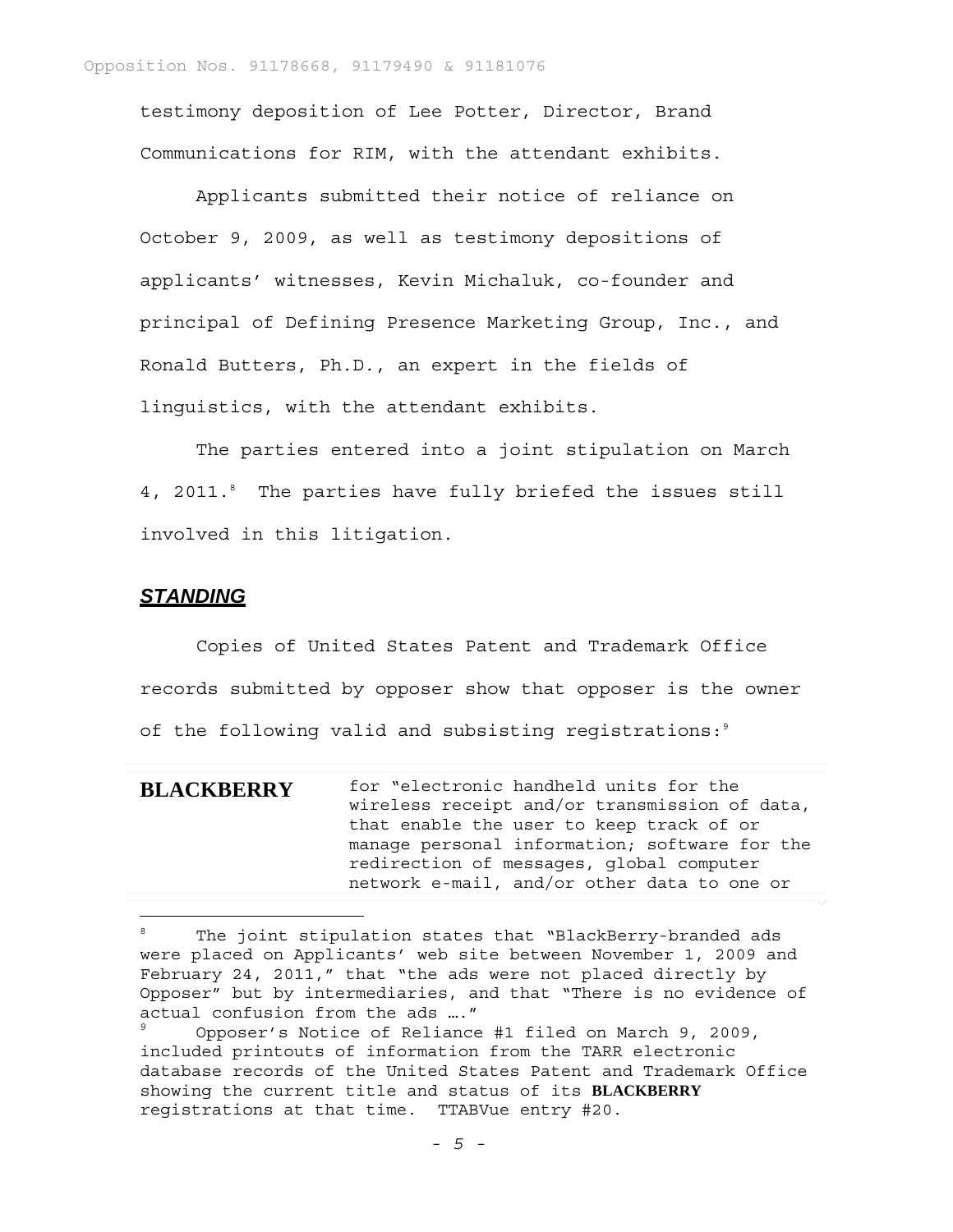more electronic handheld units from a data store on or associated with a personal computer or a server; and software for the synchronization of data between a remote station or unit and a fixed or remote station or unit" in International Class  $9;^{10}$ 

**BLACKBERRY** for "e-mail service; wireless data messaging services, particularly services that enable a user to send and/or receive messages through a wireless data network; one-way and two-way paging services" in International Class  $38;$ <sup>11</sup>

**BLACKBERRY** for "electronic handheld units for the wireless receipt and/or transmission of data that enable the user to keep track of or manage personal information and which may also have the capacity to transmit and receive voice communications; software for the redirection of messages, global computer network e-mail, and other data to one or more electronic handheld units from a data store on or associated with a personal computer or a server; software for the synchronization of data between a remote station or unit and a fixed or remote station or unit and software which enables and provides one-way and twoway wireless connectivity to data, including corporate data" in International Class 9; "e-mail service; wireless data messaging services, particularly services that enable a user to send and/or receive messages through a wireless data network; one-way and two-way paging services; transmission and reception of voice communication services; consultation on the topics of developing and integrating one-way or two-way wireless connectivity to data, including corporate data, and/or communications" in International Class 38; "educational services, namely, classes, seminars and conferences for the purpose of providing information to third parties to assist them in developing and integrating one-way or two-way wireless connectivity to

i<br>L

<sup>&</sup>lt;sup>10</sup> Registration No. 2672464 issued on January 7, 2003; Section 8 affidavit accepted.

<sup>&</sup>lt;sup>11</sup> Registration No. 2700671 issued on March 25, 2003; Section 8 affidavit accepted.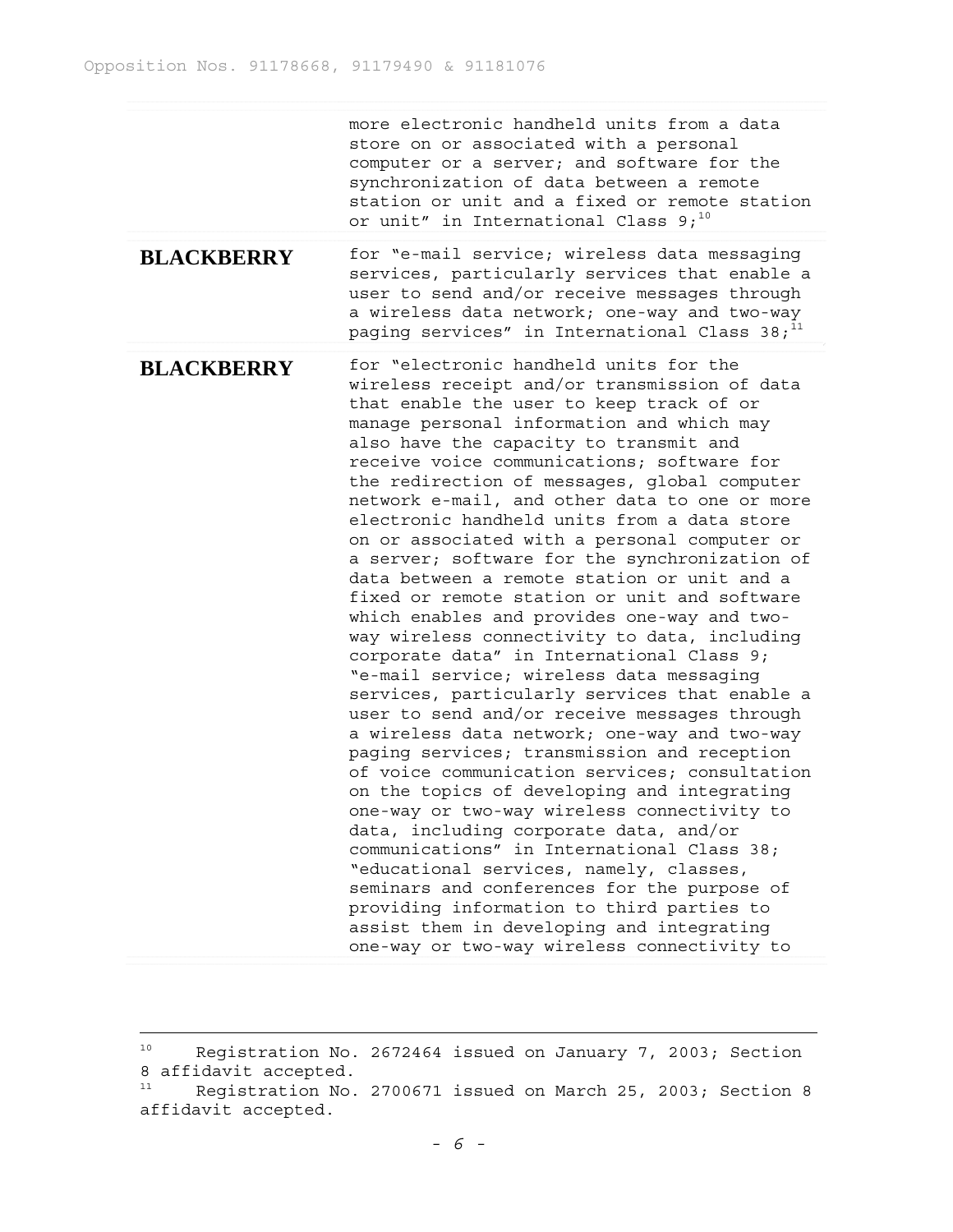data, including corporate data, and voice communications" in International Class  $41;^{12}$ 

**BLACKBERRY CONNECTION** for "newsletter relating to internet e-mail services and wireless data messaging services and voice communication services and technical support services for hardware and software for wireless data network services and voice communication services" in International Class  $16;$ <sup>13</sup>

*E: BlackBerry* for "electronic handheld units and accessories therefore , namely, batteries, cases, battery chargers, holsters and antennas, for the wireless receipt and/or transmission of data and which may also have the capability to transmit and receive voice communications, namely handheld computers and personal digital assistants; computer communications software for the transmission and/or reception of messages, global computer network e-mail, and/or other data between one or more electronic handheld units and a data store on or associated with a personal computer or a server; computer communication software for the synchronization of data between a remote station or unit and a fixed or remote station or unit and software which enables and provides one-way and/or two-way wireless connectivity to data, including corporate data" in International Class 9; "e-mail service; wireless data messaging services, particularly services that enable a user to send and/or receive messages through a wireless data network; one-way and two-way paging services; transmission and reception of voice communication services" in International Class 38; and "consulting and educational services namely, classes, seminars and conferences for the purpose of providing information to third parties to assist them in developing and integrating one way or two way wireless connectivity to data, including corporate data, and/or voice communications" in International Class 41.<sup>14</sup>

<sup>12</sup> Registration No. 2844340 issued on May 25, 2004; Section 8 affidavit accepted and Section 15 affidavit acknowledged. 13 Registration No. 3098588 issued on May 30, 2006. <sup>14</sup> Registration No. 3102687 issued on June 13, 2006.

i<br>L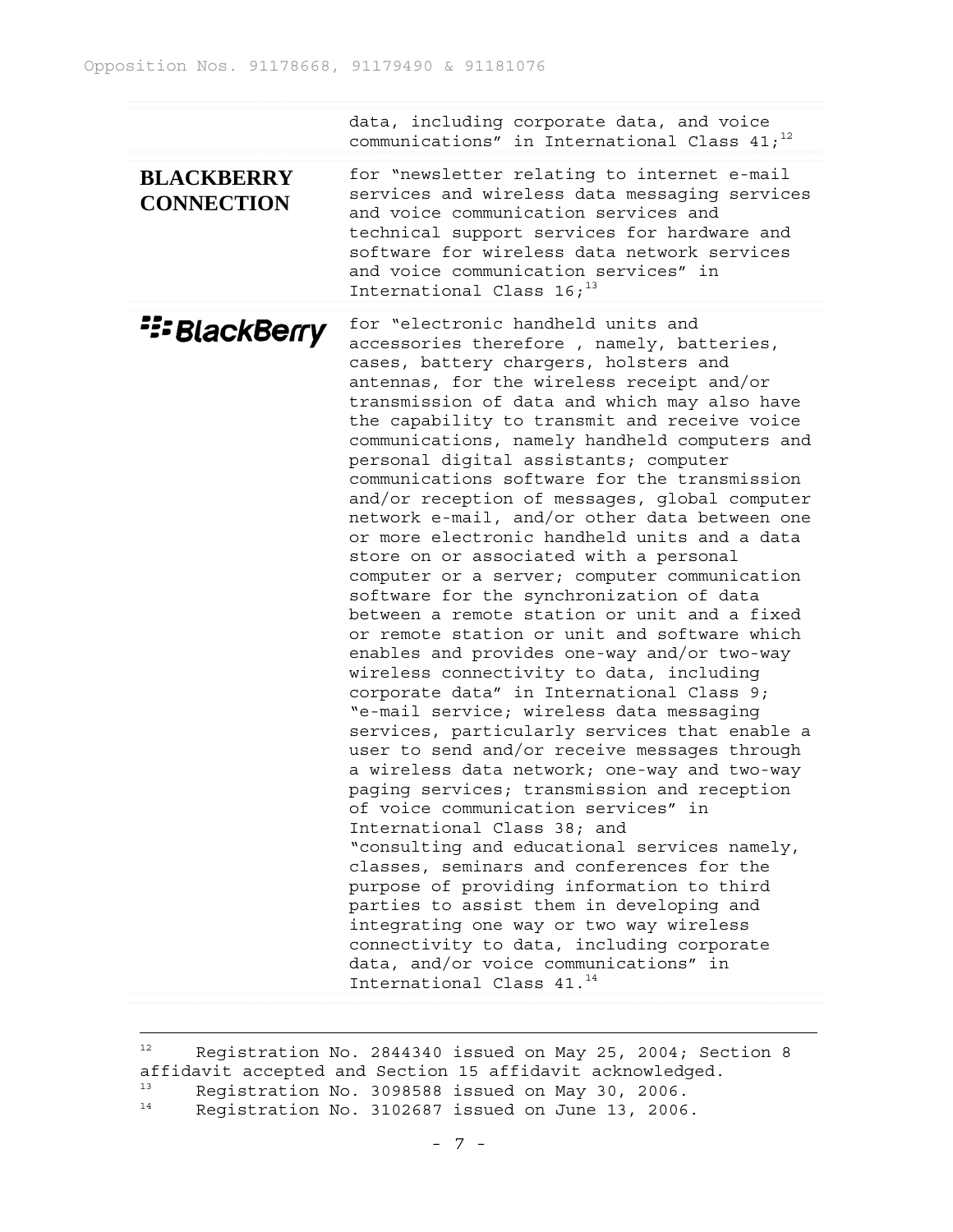Having established it is the owner of these registrations and that they are valid and subsisting, opposer has established its standing to oppose applicants' applications.

# *PRIORITY*

As to opposer's allegations of likelihood of confusion, due to opposer's registered marks for the goods identified in International Classes 9 and 16, and opposer's services recited in International Classes 38 and 41, opposer's priority as to these goods and services is not in issue. *King Candy Co. v. Eunice King's Kitchen, Inc*., 496 F.2d 1400, 182 USPQ 108 (CCPA 1974).

# *LIKELIHOOD OF CONFUSION*

# *Parody/Fair Use defense to finding of Likelihood of Confusion*

Applicants assert that they should prevail on the question of likelihood of confusion inasmuch as their mark is a parody of opposer's mark. In some reported infringement cases from the federal courts, a successful parody seems to make confusion less likely. *See Hormel Foods Corp. v. Jim Henson Productions Inc*., 73 F.3d 497, 37 USPQ2d 1516, 1519-22 (2d Cir. 1996) [Henson's use of "Spa'am" on merchandise for its "*Muppet*" movie is not likely

*- 8 -*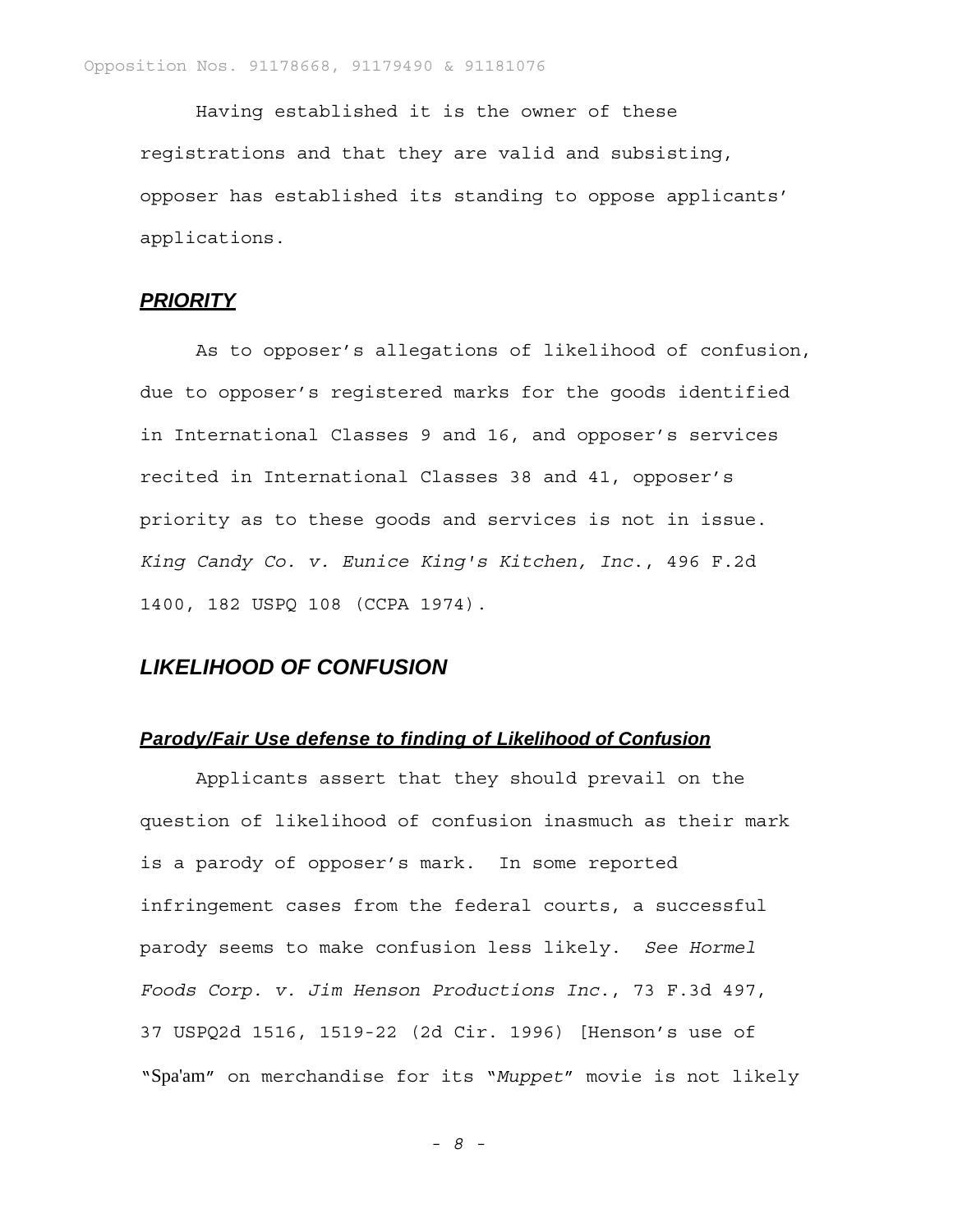to cause confusion with Hormel's **SPAM** mark for luncheon meat]. Furthermore, when federal courts are dealing with questions of alleged infringement, the protective penumbra of free speech may well support the premise that members of the public have a right to use words in the English language to interest and amuse other persons. However, when this Board is asked the narrower question of applicants' right to registration under Section 2(d) of the Lanham Act, the First Amendment claim is not as strong as with issues of restraint on use. The center of balance changes even further when the risk of confusion of source, affiliation, approval, or endorsement by the source of the known expression outweighs the newcomer's claim to the right to adopt and register a humorous moniker. Especially if we should find under the *du Pont* factors that the respective goods and services are not readily distinguishable, that they might be targeted to the same consumers through overlapping trade channels, and in the event that prospective purchasers of applicants' goods and services might well believe that both parties' goods and services come from the same source, then the likelihood of confusion will usually trump any First Amendment concerns. *See Starbucks U.S. Brands, LLC and Starbucks Corporation D.B.A. Starbucks Coffee Company v. Marshall S. Ruben,* 78 USPQ2d 1741, 1754 (TTAB 2006)

*- 9 -*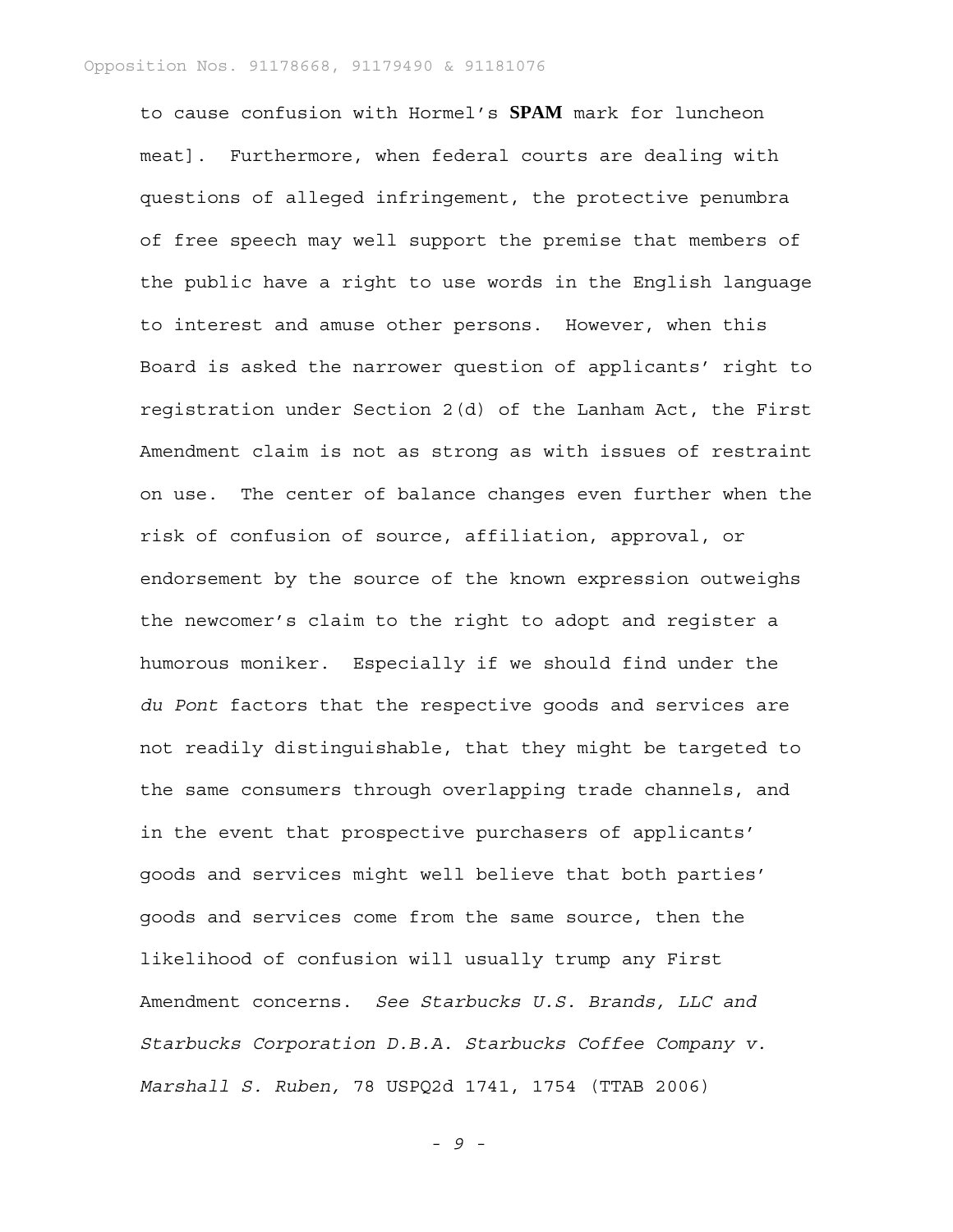[**STARBUCKS** versus **LESSBUCKS** for coffee]; and *Columbia Pictures Industries, Inc. v. Miller,* 211 USPQ 816, 820 (TTAB 1981) [**CLOSE ENCOUNTERS OF THE THIRD KIND** for T-shirts versus **CLOTHES ENCOUNTERS** for items of clothing].

# *The du Pont Factors*

Accordingly, we turn to a consideration of the question of likelihood of confusion. Our determination of likelihood of confusion is based upon our analysis of all of the probative facts in evidence that are relevant to the factors bearing on this issue. *See In re E. I. du Pont de Nemours & Co*., 476 F.2d 1357, 177 USPQ 563 (CCPA 1973).

The salient question to be determined is whether there is a likelihood that the relevant purchasing public will be misled to believe that the goods and/or services offered under the involved marks originate from a common source. *See J.C. Hall Company v. Hallmark Cards, Incorporated*, 340 F.2d 960, 144 USPQ 435 (CCPA 1965); and *The State Historical Society of Wisconsin v. Ringling Bros.-Barnum & Bailey Combined Shows, Inc*., 190 USPQ 25 (TTAB 1976). Opposer must establish by a preponderance of the evidence that there is a likelihood of confusion. *Crash Dummy Movie LLC v. Mattel Inc*., 601 F.3d 1387, 94 USPQ2d 1315, 1316

*- 10 -*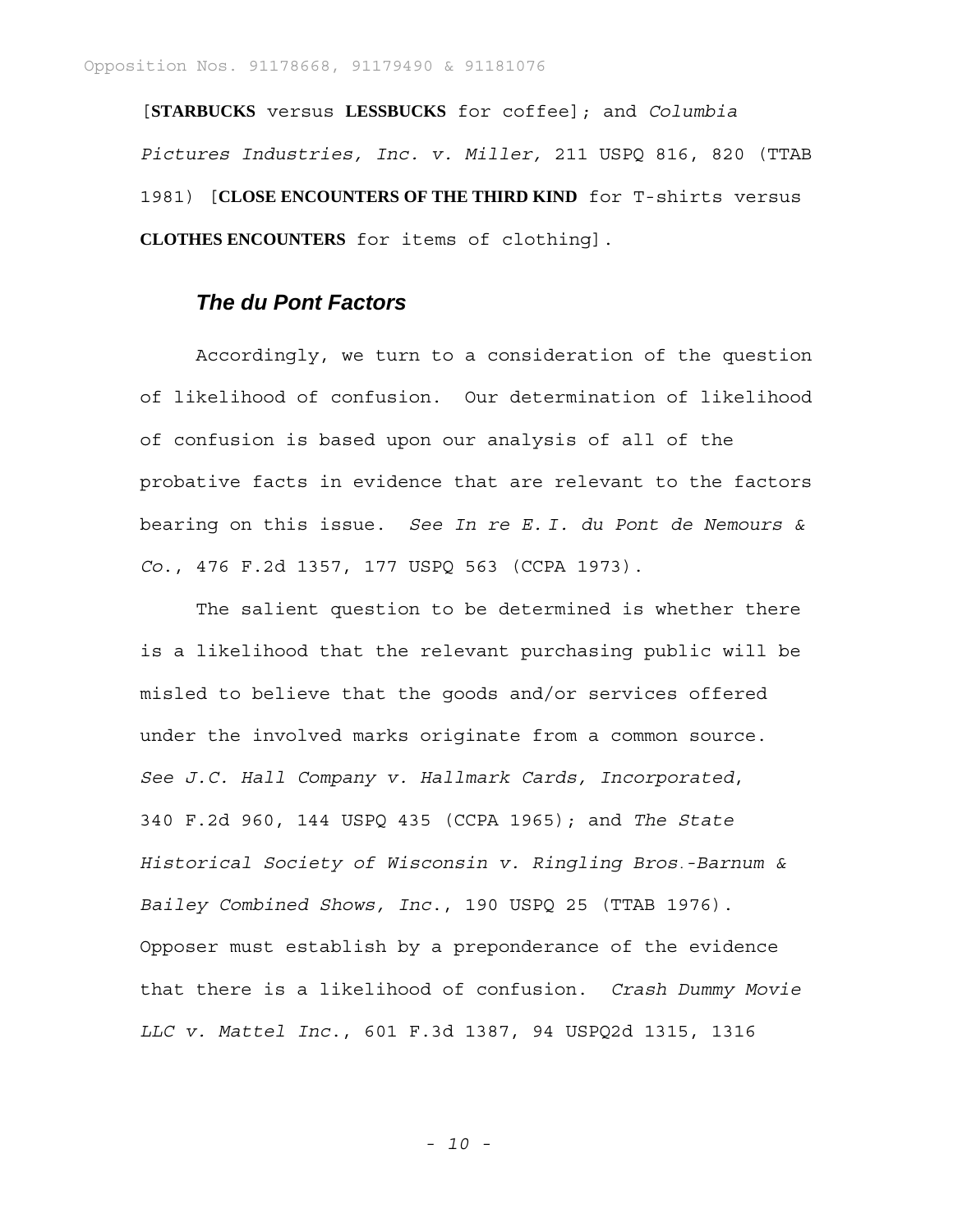(Fed. Cir. 2010). The relevant *du Pont* factors in the proceeding now before us are discussed below.

#### *Fame of Opposer's Mark*

In January 1999, at the time of its adoption and first use, opposer's **BLACKBERRY** mark was and continues to be clearly arbitrary as applied to its goods and services, and from the outset was entitled to protection as a source indicator. A decade later, by the time of the current trial, opposer argues that whether one looks to metrics like the volume of sales, extensive promotional and advertising expenditures, the length of use of the **BLACKBERRY** mark, the role of this historically-significant device in shaping the culture and technology of the early twenty-first century, and/or evidence of widespread media attention, the BLACKBERRY mark has become famous and well known.<sup>15</sup>

The fame of a mark, if it exists, "plays a 'dominant role' in the process of balancing the *du Pont* factors." *Recot Inc. v. Becton*, 214 F.3d 1322, 54 USPQ2d 1894, 1897 (Fed. Cir. 2000). Because of the extreme deference that is accorded to a famous mark in terms of the wide latitude of

<sup>15</sup> *See* opposer's Notice of Reliance #1, exhibits 1-3, 8-11; Potter trial deposition at 13-14, 38-45, and exhibits 25, 31-33; Notice of Reliance #3, PP0002-11, PP00017, PP00021, PP00028 and PP00032; Butters Trial Deposition at 29; and Notice of Reliance #4, Yersh Declaration at ¶5.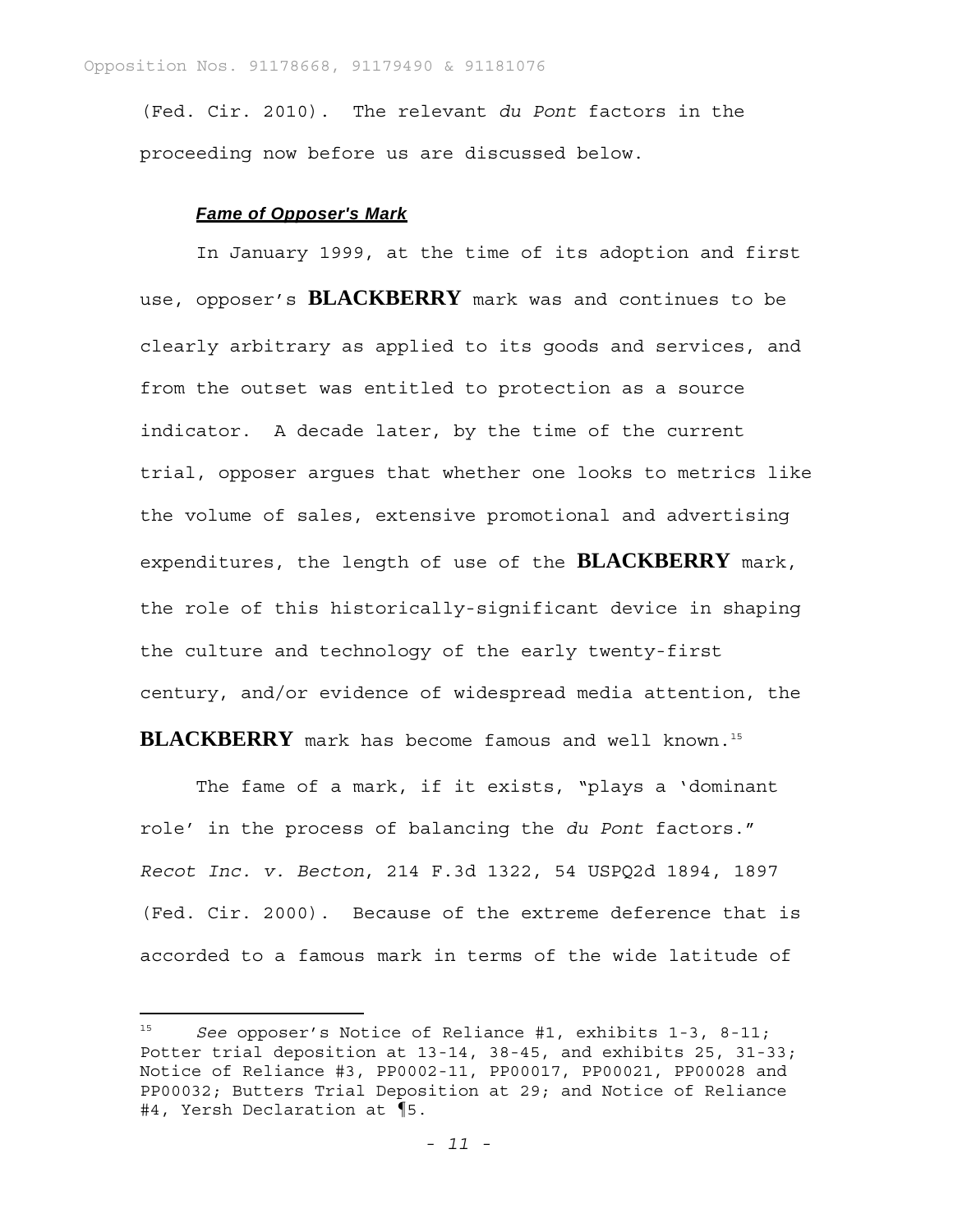legal protection it receives, and the dominant role fame plays in the likelihood of confusion analysis, it is the duty of a party asserting that its mark is famous to prove it definitively. *Leading Jewelers Guild Inc. v. LJOW Holdings LLC,* 82 USPQ2d 1901, 1904 (TTAB 2007).

Although the actual numbers are confidential, RIM has sold billions of dollars worth of **BLACKBERRY** branded products and services in the United States since 1999, reaching an ever-increasing number of millions of consumers in the United States each year through fiscal year 2009, $16$ based in part upon RIM having spent many tens of millions of dollars on advertising and promotion. These promotional efforts have included print advertising, television and radio advertisements, signage, billboards, banners, brochures and other printed materials, as well as Internet websites. The record also demonstrates how unsolicited media coverage has added to the renown of the **BLACKBERRY** mark. Over the past decade, **BLACKBERRY** has repeatedly been ranked among the most famous and valuable trademarks in the world by industry publications that track the powerful reach of global brands. $17$  We are convinced by reliable

<sup>16</sup> Based on ¶ 5 of the Declaration of James Yersh, Vice President and Controller of RIM, as of August 3, 2009. See testimony of Lee Potter as well as opposer's related Exhibit # 31, Interbrand's "Best Global Brands 2008," submitted with, Bates No. RIM009602, TTABVue Entry #54 at 153 of 291;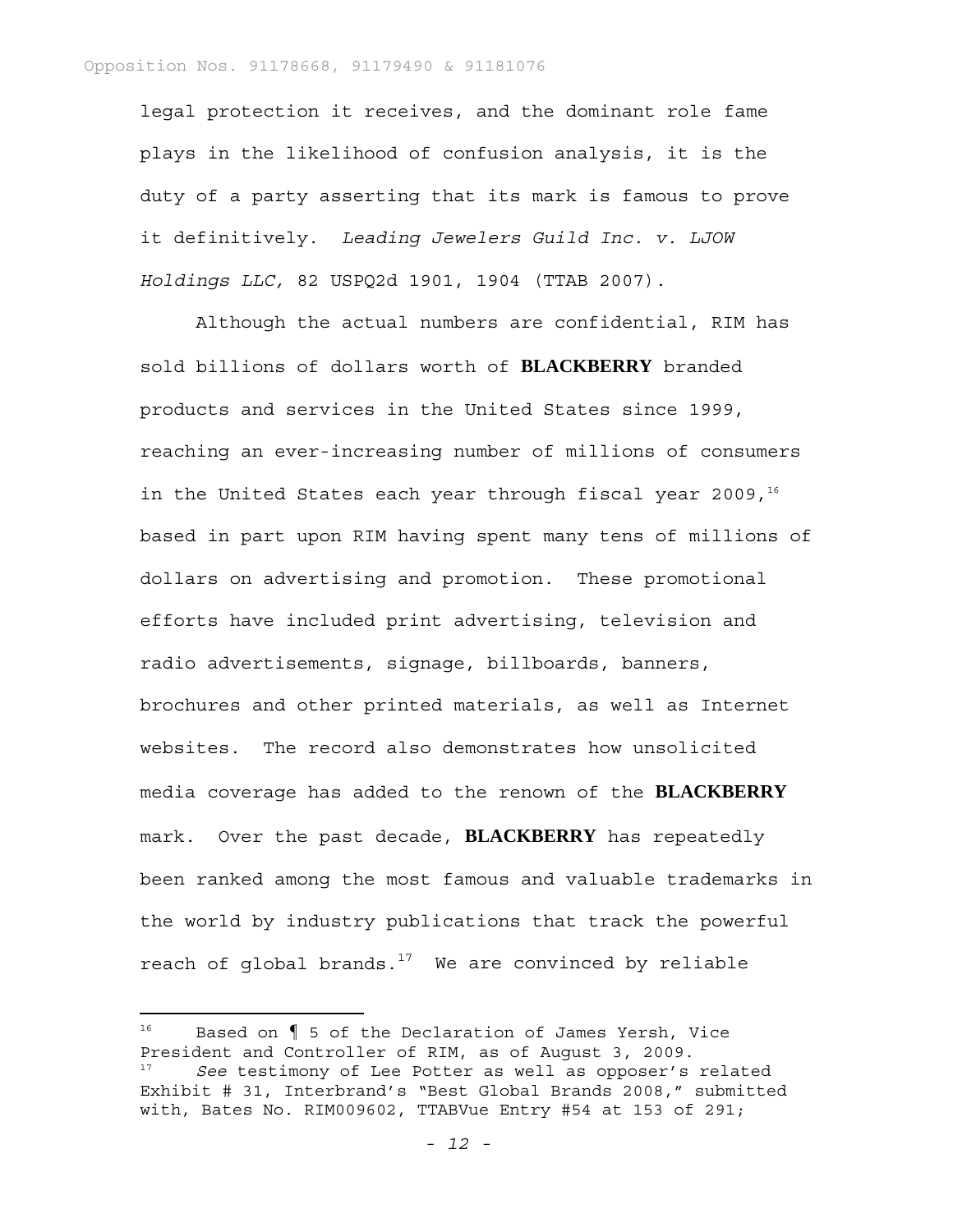i<br>L

evidence that the **BLACKBERRY** trademark has been the subject of intense media attention. *See Coach Services Inc. v. Triumph Learning LLC*, 96 USPQ2d 1600, 1610 (TTAB 2010), *quoting Toro Co. v. ToroHead Inc*., 61 USPQ2d 1164, 1180-81 (TTAB 2001) [" … examples of evidence to show the transformation of a term into a truly famous mark include … intense media attention … "]. As seen above, opposer markets its goods and services in a wide variety of media, all targeted to the general public. Moreover, opposer has submitted representative figures of annual sales and advertising expenditures for the United States in the decade of 1999 to 2009, and especially 2004 to 2009. By middecade, **BLACKBERRY** products had became ubiquitous in the United States, and proved to be an important tool for business executives, government officials and many other professionals as a means for round-the-clock mobile communications. Accordingly, we find that the term **BLACKBERRY** is famous for handheld devices such as smart

Exhibit # 32, MillwardBrown Optimor's "Top 100 Most Powerful Brands '08," Bates Nos. RIM009520 and RIM009533, TTABVue Entry #54 at 189, 202 of 291; and Exhibit # 33, MillwardBrown Optimor's "Top 100 Most Powerful Brands '09," Bates Nos. RIM009549, RIM009554, RIM009556 & RIM009573, TTABVue Entry #54 at 218, 223, 225 & 242 of 291; Exhibit # 34, Bates Nos. RIM009636 & RIM009638, TTABVue Entry #54 at 259 & 261 of 291; and "Making It Big -- Not many cult brands evolve into national labels." Herewith, a select few that did. By Eileen Glanton, http://www.forbes.com/forbes/2001/0416/198b.html.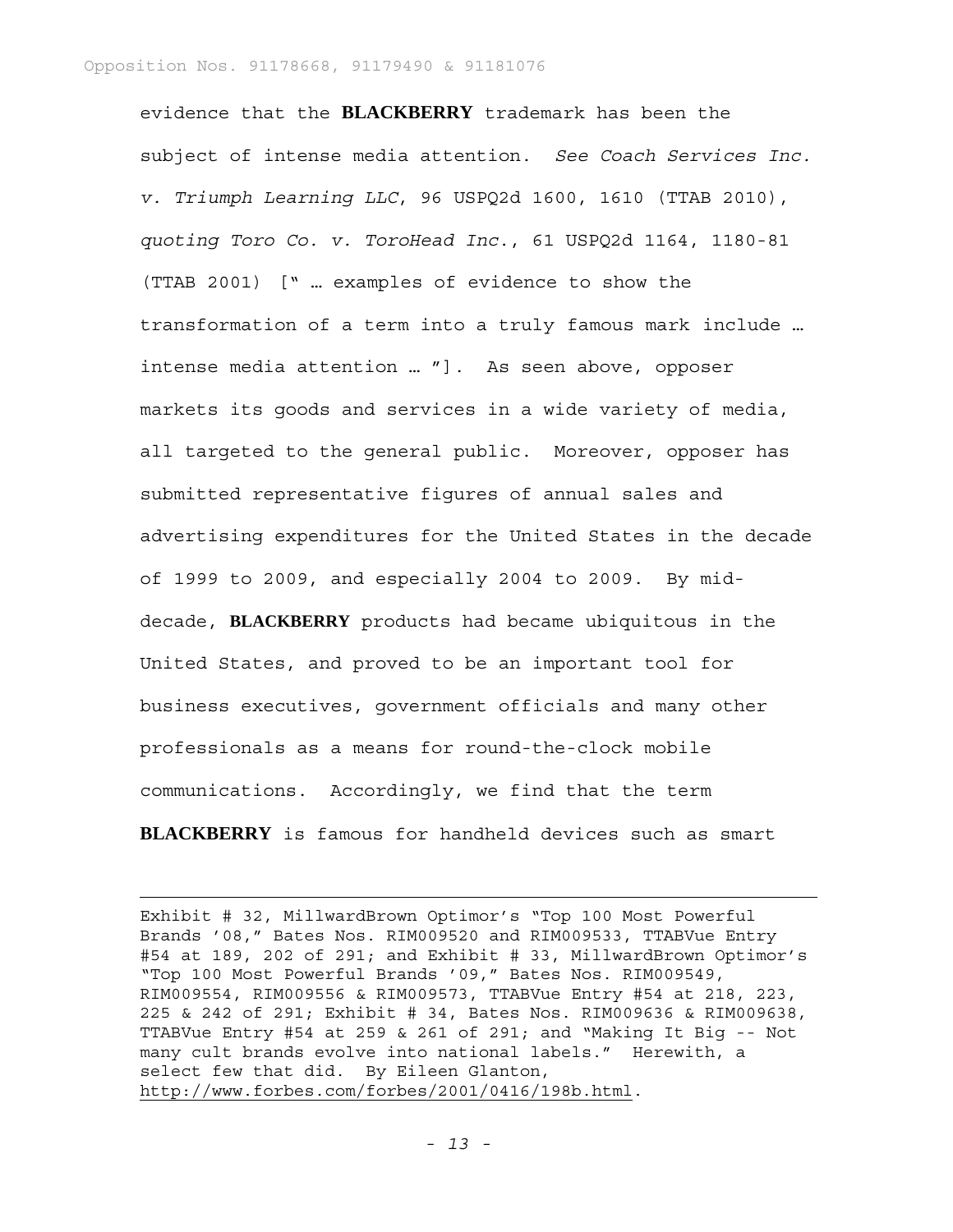phones and closely-related information technology services, such as paging services, email service, wireless data messaging services, transmission and reception of voice communication services, and computer-related consulting and educational services.

# *Similarities of the marks*

We turn then to the *du Pont* factor dealing with the similarity or dissimilarity of the marks in their entireties as to appearance, sound, connotation and commercial impression. *Palm Bay Imports Inc. v. Veuve Clicquot Ponsardin Maison Fondee En 1772*, 396 F.3d 1369, 73 USPQ2d 1689, 1692 (Fed. Cir. 2005). The test under this *du Pont*  factor is whether the marks are sufficiently similar that confusion as to the source of the goods and/or services offered under the respective marks is likely to result.

Both marks contain an unbroken string of ten letters broken into three syllables. Additionally, but for the first two letters, all the rest of the letters are identical. Despite this difference in the first two letters, we find that the similarities in appearance outweigh the differences. As to the aural similarities, while it has often been said that there is no "correct" way to pronounce a mark which is not an ordinary Englishlanguage word (such as applicants'), the stress and cadence

*- 14 -*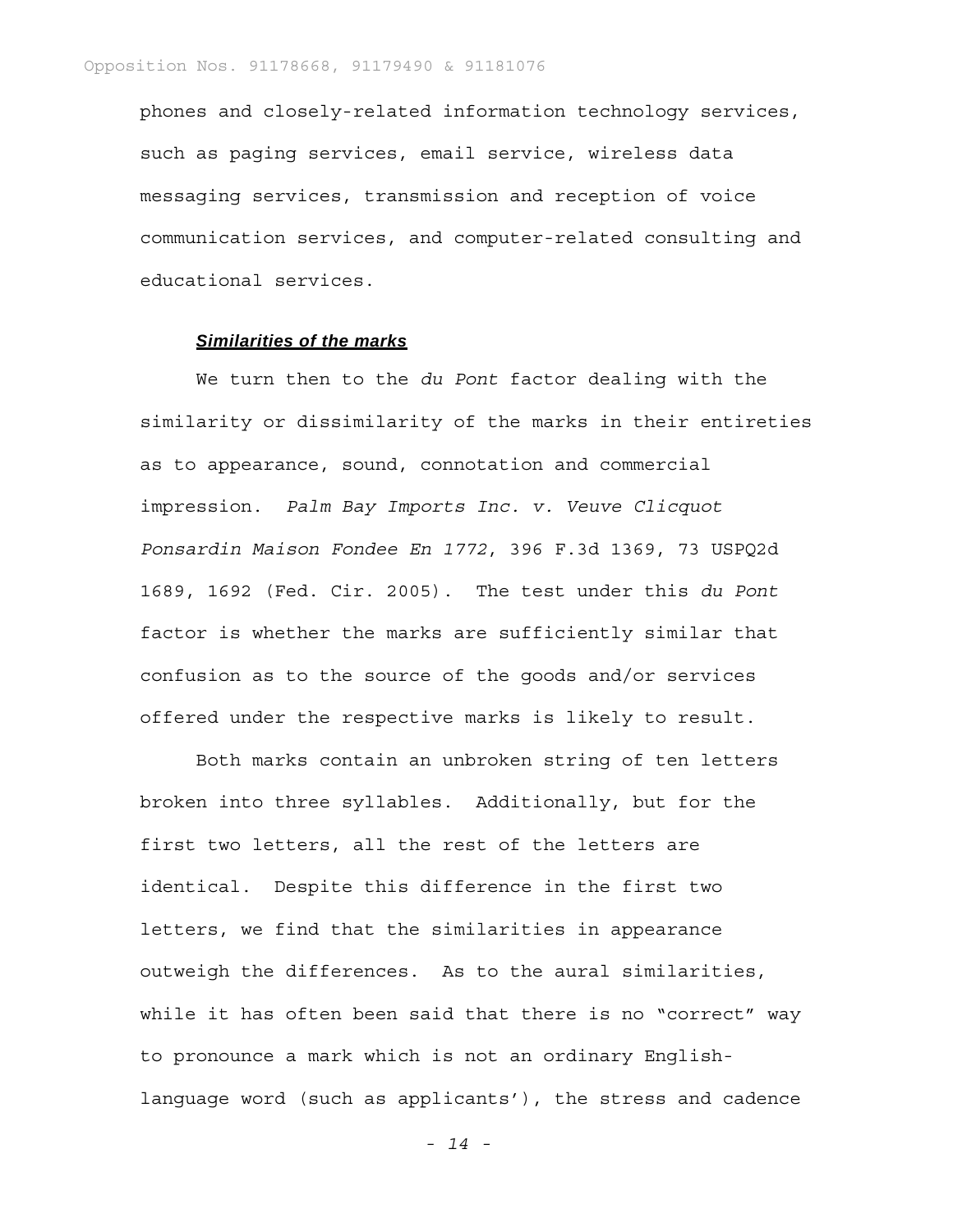of the marks could be, and almost surely are, identical. With only a difference of two letters, applicants' own expert linguist, Dr. Butters, agrees that "there is certainly undeniable phonological similarity between BlackBerry and Crackberry. They sound alike ...."<sup>18</sup> The first syllables of the respective marks ("black" and "crack") are undeniably similar in sound, and the balance of each mark is the identical word, "-berry." Hence, we agree with applicants' expert that these marks have a similar sound.<sup>19</sup>

As to the connotations of these two marks, the record shows that the public at large initially adopted the nickname "CrackBerry," alluding to the widely-held view that users of **BLACKBERRY** wireless handheld devices often appear to be addicted to their device.<sup>20</sup> The record shows that at least by 2005, the popular **BLACKBERRY** device had kickedoff a revolution in the United States – both technological and cultural.21 The "*CrackBerry*" moniker for **BLACKBERRY**

—<br>—

<sup>&</sup>lt;sup>18</sup> Butters Trial Deposition at 51-52.<br><sup>19</sup> Concrelly is find it unnoceased the

Generally we find it unnecessary to rely upon linguistics experts to tell us how marks are pronounced. *Plyboo America Inc. v. Smith & Fong Co*., 51 USPQ2d 1633 (TTAB 1999); *Fisons Limited v. UAD Laboratories, Inc*., 219 USPQ 661 (TTAB 1983); and *The Mennen Company v. Yamanouchi Pharmaceutical Co., Ltd*. 203 USPQ 302, 305, (TTAB 1979). However, in this case, Dr. Butters was called by applicants to testify about the origins of the "Crackberry" term, and he then offered the quoted testimony concerning the aural similarities of the respective marks during cross-examination.

<sup>20</sup> Michaluk Trial deposition at 65-69.

<sup>21</sup> Potter Trial Deposition at 38-45.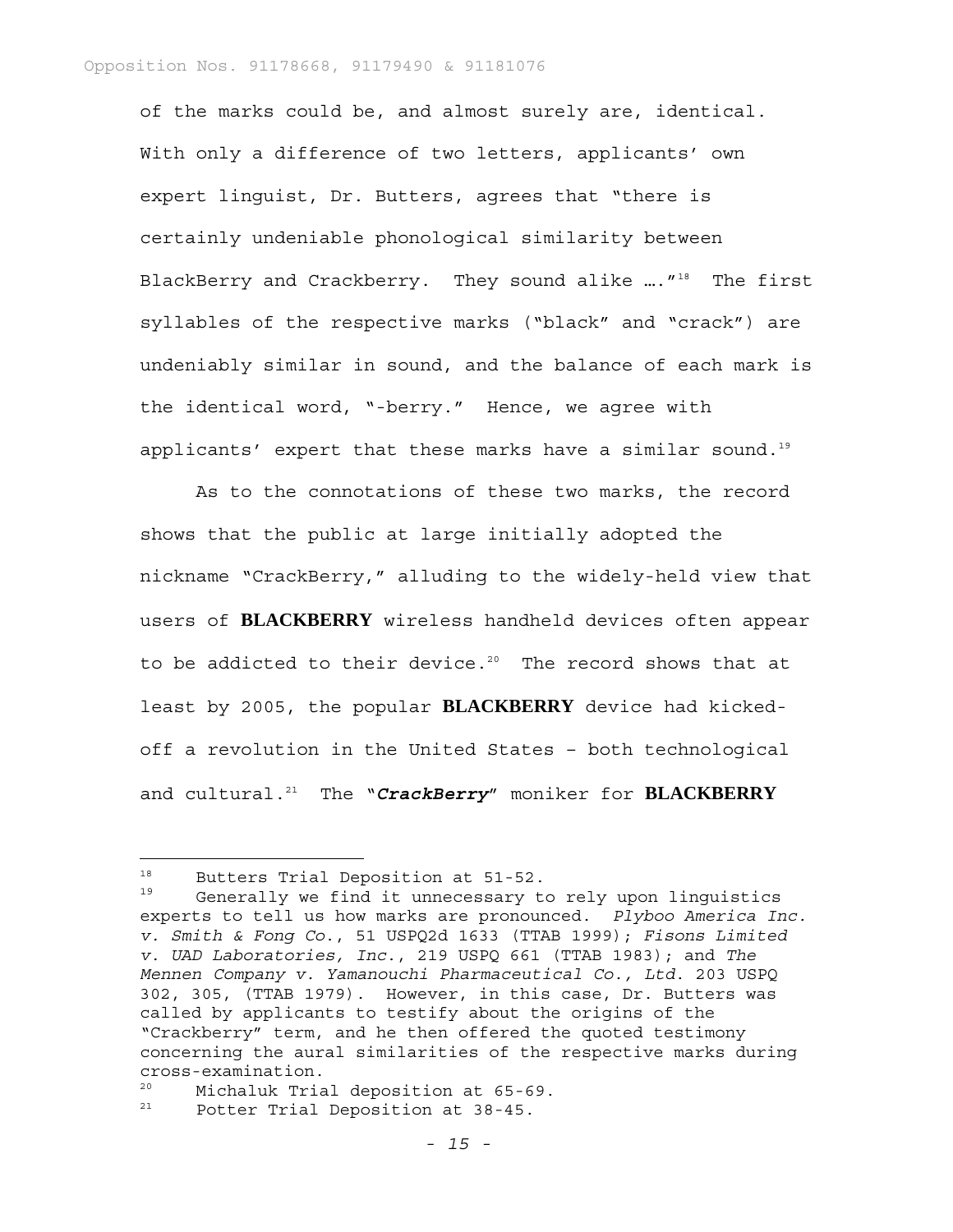branded products was selected as "Word of the Year" in 2006.22 In short, because opposer's **BLACKBERRY** devices were widely referred to by the nickname, "*CrackBerry,*" prior to applicants' adoption of this mark, the two terms already had developed similar connotations.

As to commercial impressions, all of the evidence in the record, including the testimony of applicants' own witnesses, supports the conclusion that there is a strong association among members of the relevant public between these two terms in the field of wireless handheld devices. The fact that consumers and members of the public informally refer to **BLACKBERRY** devices by the "*CrackBerry*" moniker lends further support to our finding similar commercial impressions for both marks.

Accordingly, for purposes of this element, we find that the two involved marks are highly similar, and that this critical *du Pont* factor favors a finding of likelihood of confusion, particularly in light of the fame of the Blackberry mark:

> In a correct assessment of the *du Pont*  factors, the fame of **PLAY-DOH** should have magnified the significance of these similarities [in the marks].

<sup>22</sup> *Webster's New World Dictionary* (2006); see also Butters trial deposition at 23-24.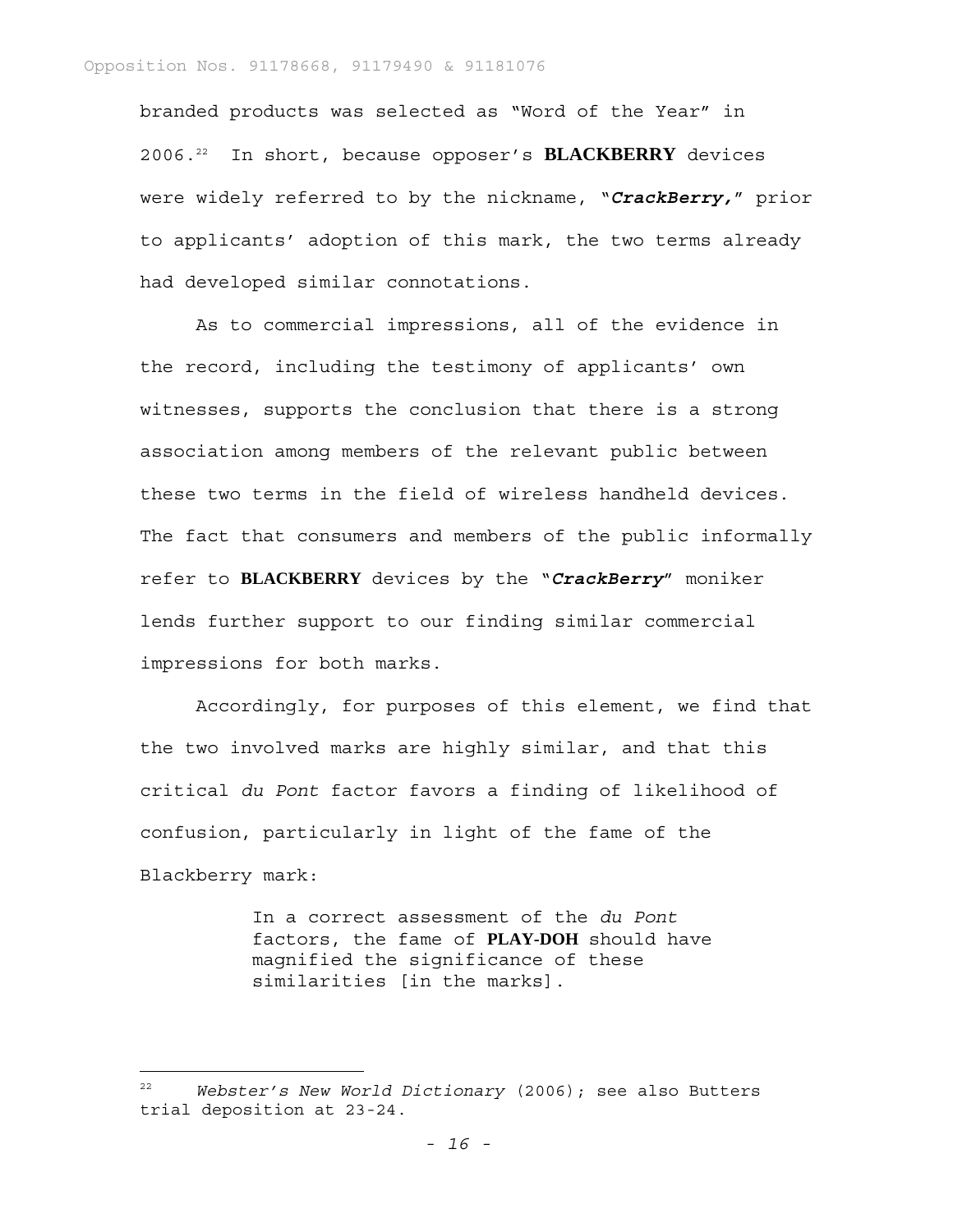*Kenner Parker Toys Inc. v. Rose Arts Industries, Inc.,*  963 F.2d 350, 22 USPQ2d 1453, 1457 (Fed. Cir. 1992). Thus, a potential consumer who is aware of opposer's famous mark is even more likely to be attuned to its similarity to applicants' mark upon encountering the latter.

#### *Goods and services*

Our inquiry into this *du Pont* factor is whether the goods and/or services are so related such that a consumer may believe the marks indicate that the goods and/or services emanate from a single source. *See On-line Careline Inc. v. America Online Inc*., 229 F.3d 1080, 56 USPQ2d 1471 (Fed. Cir. 2000); *In re Martin's Famous Pastry Shoppe, Inc.*, 748 F.2d 1565, 223 USPQ 1289 (Fed. Cir. 1984); and *In re Opus One, Inc.*, 60 USPQ2d 1812 (TTAB 2001). As to the parties' respective goods and services, the evidence shows that opposer's marks are registered in connection with handheld wireless devices, software, newsletters, and related telecommunications, consulting and educational services. Applicants are seeking registration for online retail store services featuring consumer electronics and telecommunication products and accessories, marketing services, an array of telecommunications, social media and Internet services, as well as a long listing of goods in International Class 25, namely items of clothing.

*- 17 -*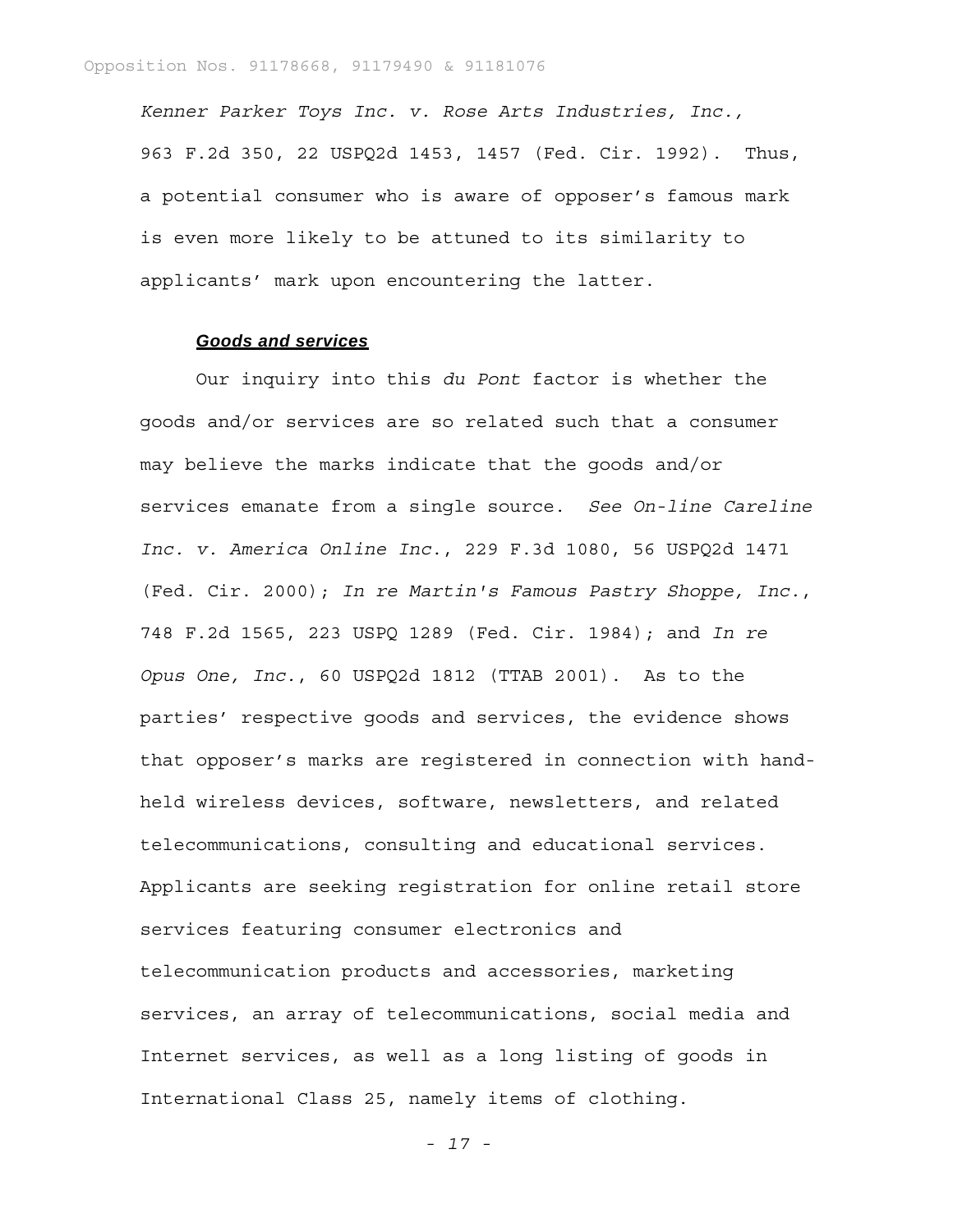Applicants argue that opposer's registered marks are primarily in the field of hand-held wireless devices, software, and services essential to supporting these devices. By contrast, applicants take the position that they use their mark in connection with providing online chat rooms for users of opposer's devices as well as an online retail store service for wireless device accessories. Hence, applicants argue that there is no overlap between the goods and services of the parties. Furthermore, applicants argue that to the extent opposer's additional services have moved closer to applicants' core services, that as to these newer services, applicants actually maintain priority of use over opposer.

However, it is not necessary that the goods and services overlap in order to be found to be related in such a way that confusion is likely. For example, we find that applicants' "online retail store services featuring consumer electronics and telecommunications products … " are quite closely related to opposer's electronic handheld communication and data devices in International Class 9. "[T]here is no question that store services and the goods which may be sold in that store are related goods and services for the purpose of determining likelihood of confusion." *In re Peebles, Inc.,* 23 USPQ2d 1795, 1796 (TTAB

*- 18 -*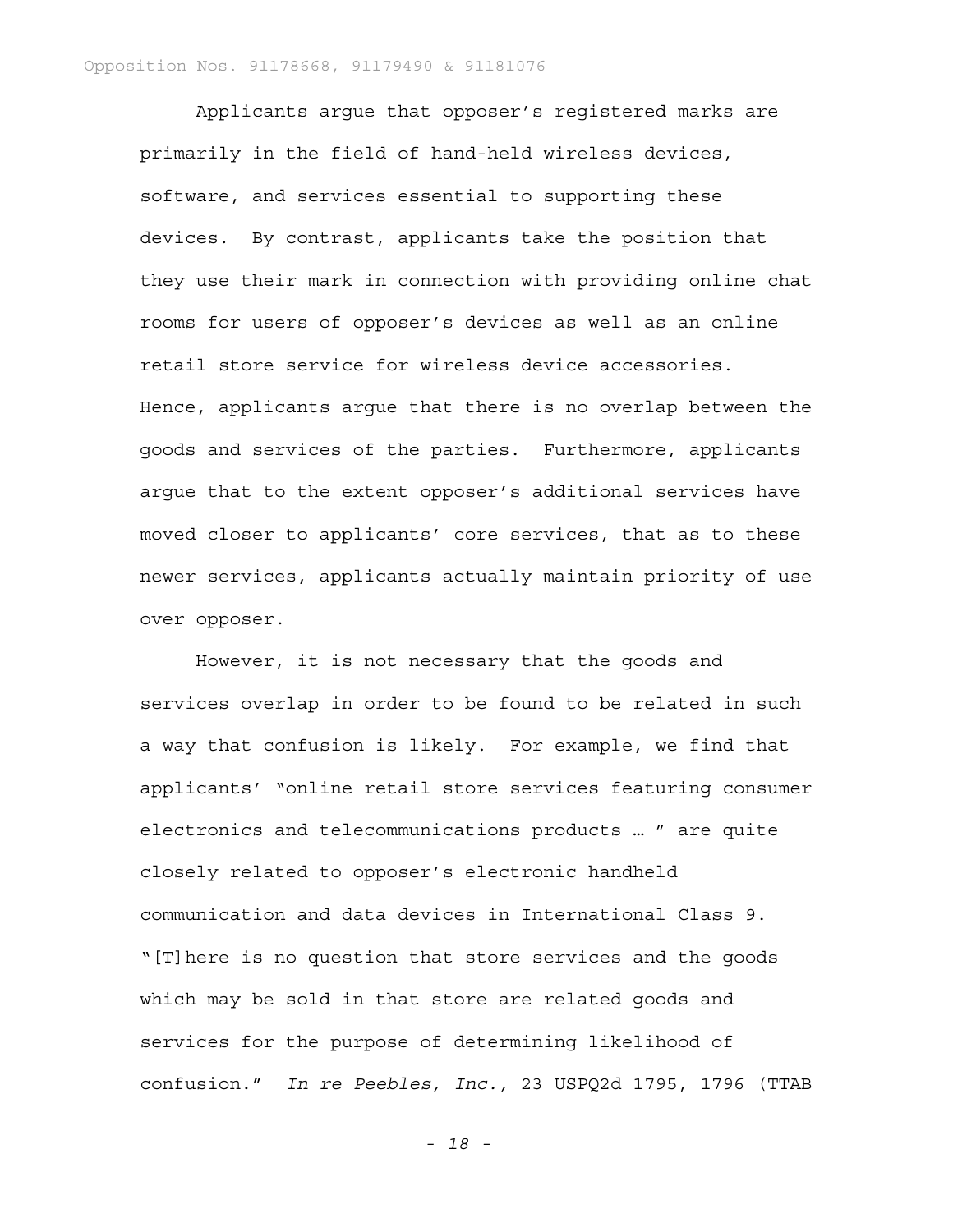1992), *citing In re Best Products Co., Inc.,* 23 USPQ2d 988, 989 (TTAB 1988).

Moreover, we are constrained to consider applicants' entire listing of goods and services as presented, and they are much broader than "online chat rooms" and "online retail store service for wireless device accessories," as argued by applicants. Rather, we agree with opposer that applicants' recited services are closely related, if not, in some respects, legally identical, to opposer's broadly-stated goods and services, and this critical *du Pont* factor favors sustaining the oppositions. Likelihood of confusion must be found if there is likely to be confusion with respect to any item that comes within the identification of goods in the application. *See Tuxedo Monopoly, Inc. v. General Mills Fun Group*, 648 F.2d 1335, 209 USPQ 986, 988 (CCPA 1981). For example, applicants' online services in International Class 38 appear to be virtually identical to opposer's registered services in International Class 38, i.e., services providing information that enable a user to employ wireless communications networks. Similarly, applicants' computer services of "redirecting electronic mail to changed personal electronic address" are closely related to opposer's services making possible the sending, receiving and synchronizing messages in a wireless environment. Applicants' website contains blogs, tips, discussion forums,

*- 19 -*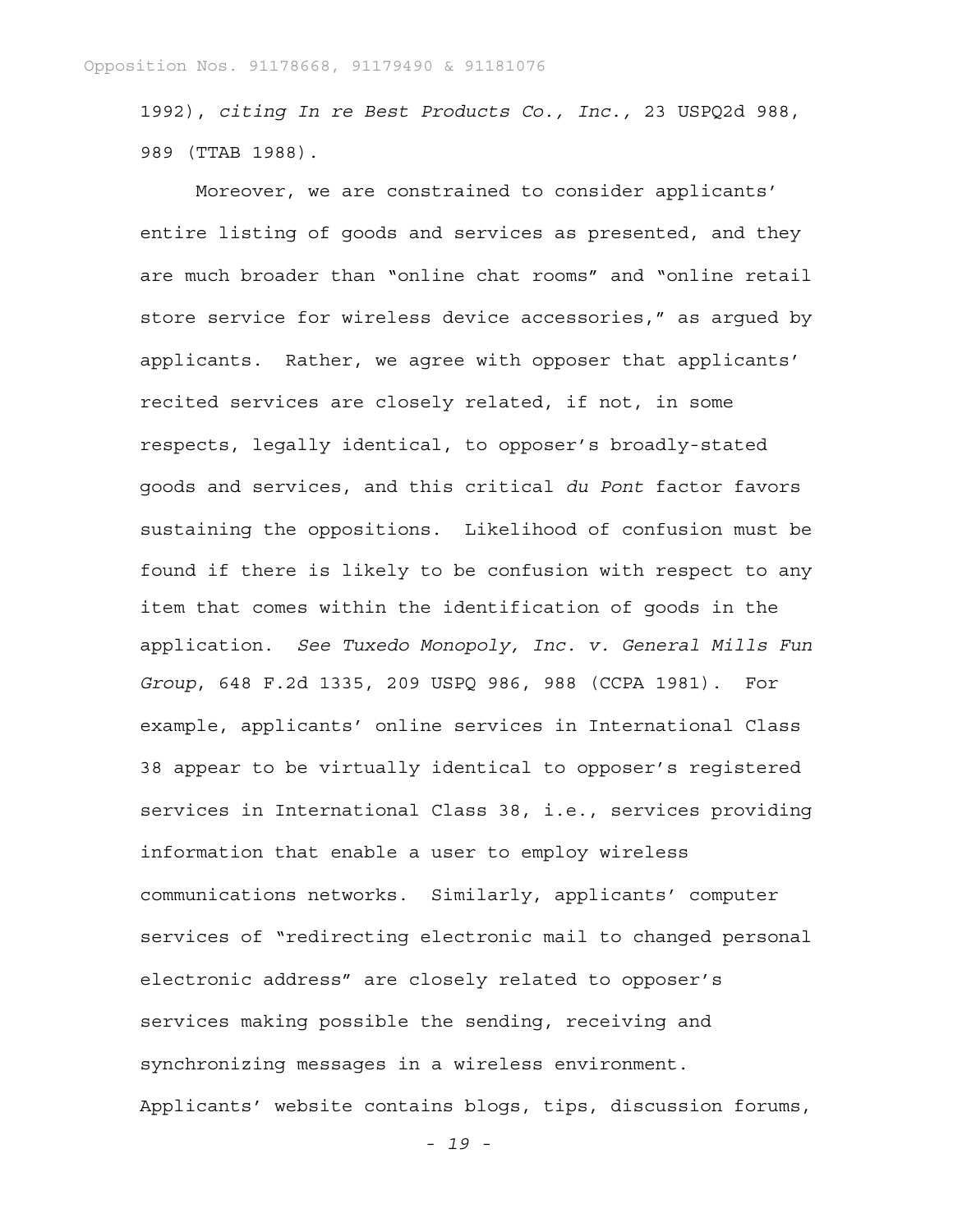wallpaper, accessories and software, all using the

BlackBerry mark as if their own source identifier:



Don't see the wallpaper you are looking for? You can create your own wallpapers using CrackBerry.com's Wallpaper Maker. Once you create your custom blackberry wallpaper you can share it with the CrackBerry community by adding it to this gallery. Enjoy!

Based on this evidence, we find a close relationship between opposer's registered goods and services and applicants' recited services, such as online retail store services, telecommunications, computer and educational services.

Accordingly, as to the services recited in application Serial Nos. 77059205, 77059214 [Opposition No. 91178668] and 77059232 [Opposition No. 91179490], we find this *du Pont* factor strongly supports the position of opposer.

On the other hand, opposer claims common-law rights in **BLACKBERRY** for use on items of clothing. Such goods are

*- 20 -*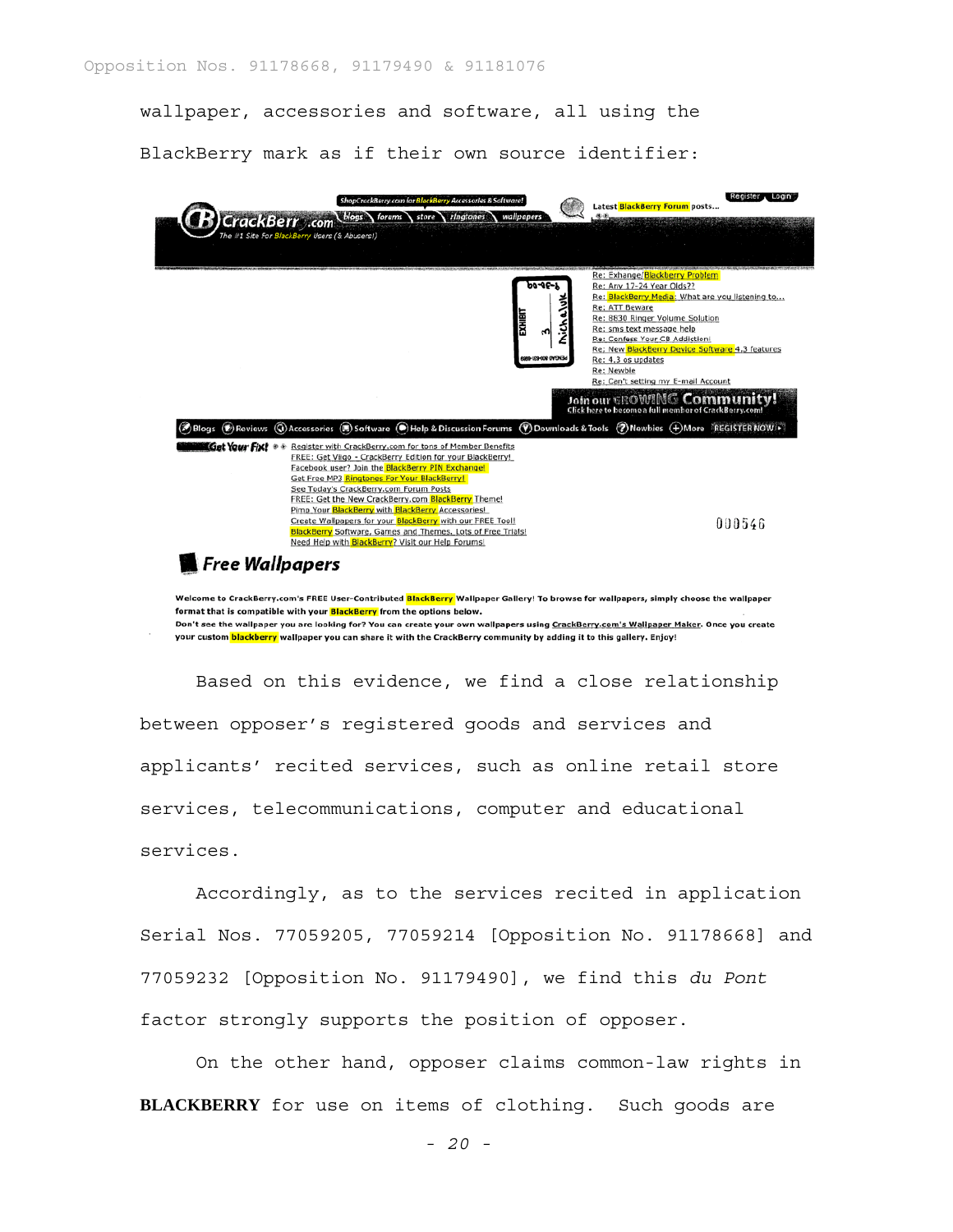not covered by any of opposer's registrations. In addition to the fact that the record does not demonstrate that opposer's goods and services are related to applicants' items of clothing, we cannot be sure when opposer's use commenced because the record does not contain evidence that such usage was undertaken prior to applicants' International Class 25 filing date.<sup>23</sup> Accordingly, as to Opposition No. 9118076 to application Serial No. 77179267, we find that this *du Pont* factor does not support the position of opposer.

#### *Channels of Trade*

As to trade channels, applicants argue that they operate in different channels of trade from those of opposer. However, we have to assume that the respective services will be rendered in all appropriate trade channels for such services, and we find ample evidence that all of these types of services are available through some of the same channels of trade.

 $23$  To the extent that opposer relies on its common law rights, it must prove its priority by competent evidence. We find under the rule of *Otto Roth & Co. v. Universal Food Corp*., 640 F.2d 1317, 209 USPQ 40, 43 (CCPA 1981), that opposer cannot prevail unless its designation is, or has become, distinctive of its goods prior to the earliest date that respondent can rely upon, namely, the application filing date for her involved registration. *Towers v. Advent Software Inc*., 913 F.2d 942, 16 USPQ2d 1039, 1041 (Fed. Cir. 1990).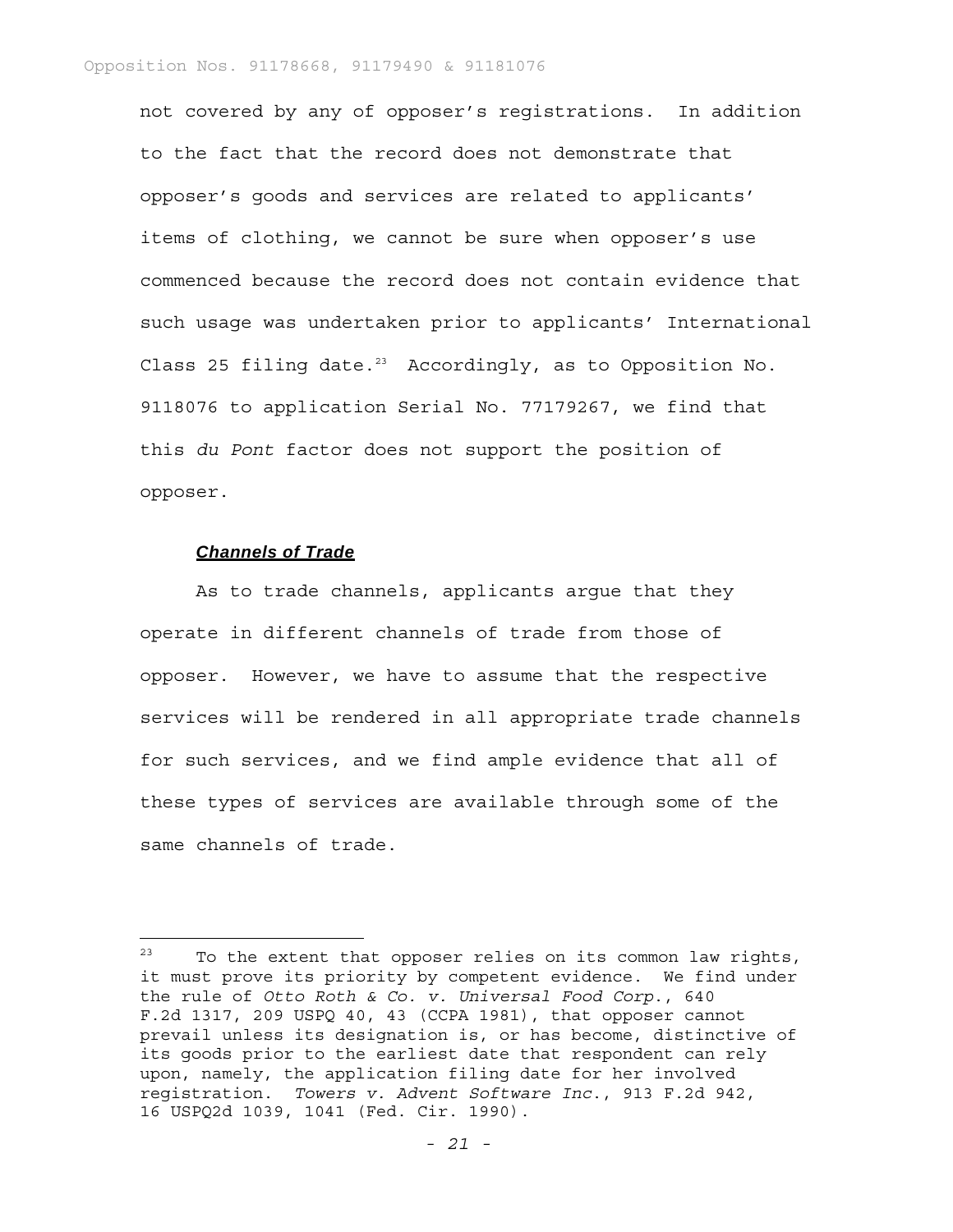Furthermore, applicants admit that they cater to the needs of users of opposer's **BLACKBERRY**-brand products and services, and designed their website to appeal to

**BLACKBERRY** enthusiasts by providing content related to **BLACKBERRY** branded products, applications and accessories,

and that their website was a preferred site for **BLACKBERRY** device owners when they experienced difficulties with their devices. Accordingly, opposer highlights the contradictory nature of applicants' arguments as to trade channels:

> " … Applicants simply cannot have it both ways. They cannot argue on the one hand that they operate one of the most popular websites [in the world] dedicated to **BLACKBERRY** owners … which provides **BLACKBERRY** related goods and services and at the same time claim that there is no overlap or similarity in channels of trade. Given the large number of channels in which **BLACKERRY** products and services are sold and the large audience of the **CRACKBERRY** website which is specifically targeted to **BLACKBERRY** enthusiasts, it is clear that the same consumers are encountering both marks in the marketplace. "<sup>24</sup>

We agree with opposer's contention and find that there is a large overlap in the respective trade channels of opposer's registered goods and services and those of applicants' applied-for services. In fact, more than merely overlapping trade channels, it seems that applicants' marketing specifically targets opposer's actual customers,

24 Opposer's rebuttal brief at 20.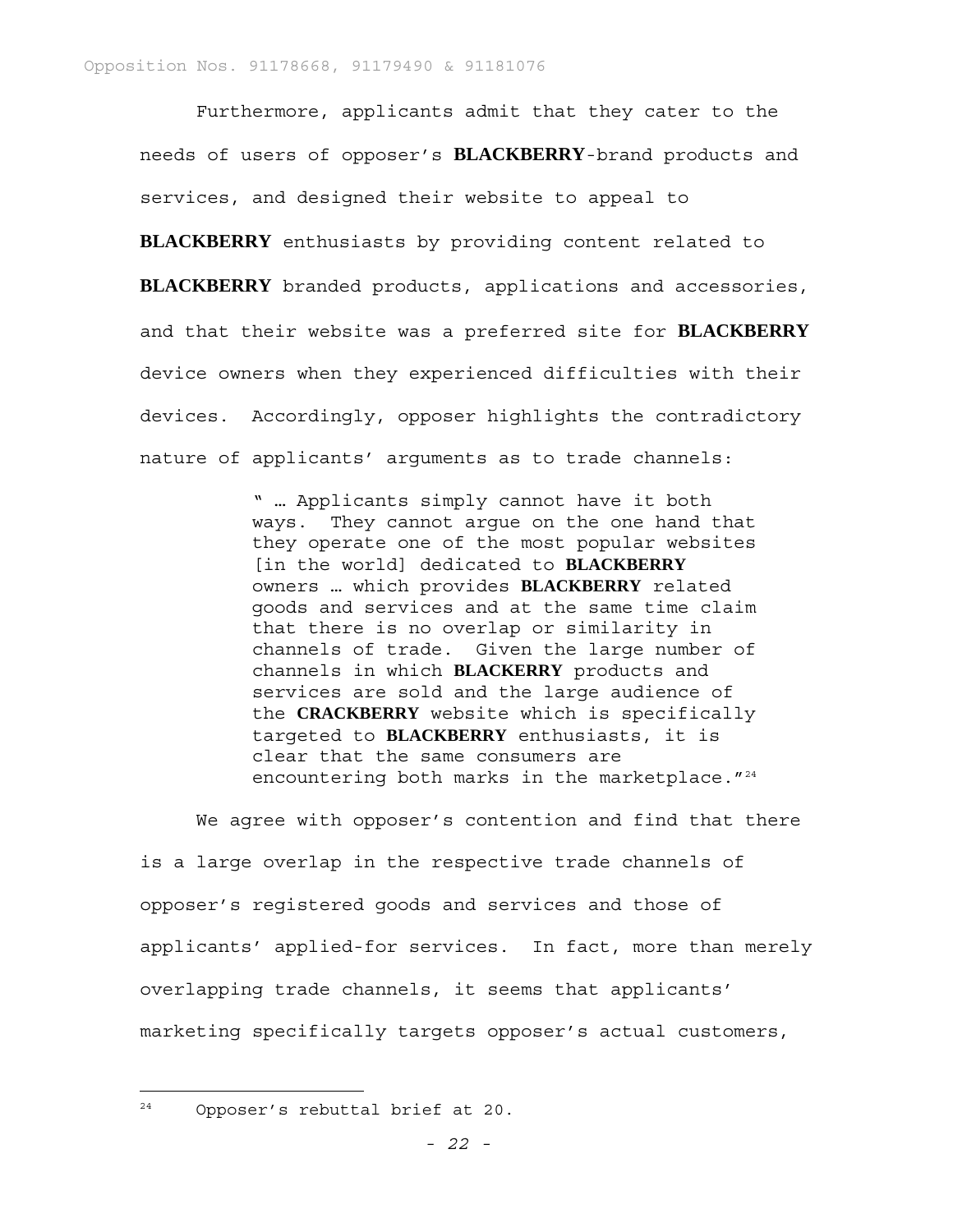explicitly referring to opposer and to opposer's marks. More than a mere overlap in *possible* customers, applicants' prospective customers are by design substantially all *prior* customers of opposer.

# *Conclusion on Likelihood of Confusion*

We conclude, based upon a preponderance of the evidence, after carefully weighing all the relevant *du Pont* factors, and particularly in view of the strength and fame of opposer's **BLACKBERRY** mark, the similarities between the marks, the relatedness of the respective goods and services as identified in the listings of goods and services, and their channels of trade, that there is a likelihood of confusion when applicants' **CRACKBERRY** mark is used in connection with the services recited in application Serial Nos. 77059205, 77059214 [Opposition No. 91178668] and 77059232 [Opposition No. 91179490]. Certainly, the fact that consumers and members of the public informally refer to **BLACKBERRY** devices by the "*CrackBerry*" moniker lends further support to our ultimate conclusion on a likelihood of confusion. To the extent that we have considered any other of the relevant *du Pont* factors not otherwise mentioned, we consider them to be neutral. Accordingly, we

*- 23 -*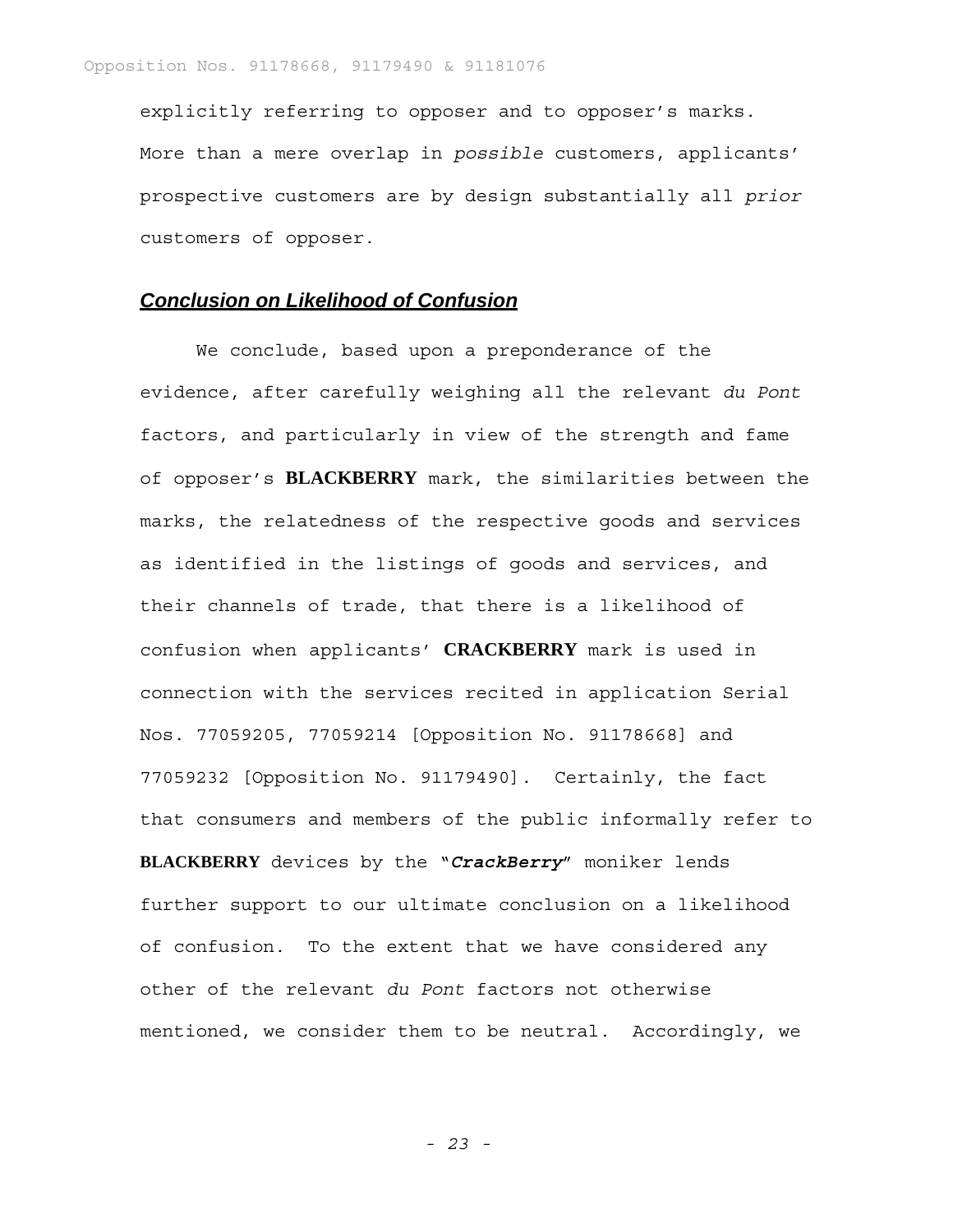sustain these oppositions on the basis of likelihood of confusion.

On the other hand, as to Opposition No. 91181076 to application Serial No. 77179267 involving the International Class 25 goods, we dismiss this opposition in the absence of a showing of a relationship between applicants' goods and the goods and services for which opposer has priority.

# *DILUTION BY BLURRING*

When an application to register a mark is challenged on grounds of dilution under Section 43(c) of the Act, 15 U.S.C. § 1125(c),<sup>25</sup> we look to the following elements:

(2) Definitions

i<br>L

<sup>25</sup> **(c) Dilution by blurring; dilution by tarnishment** 

<sup>(1)</sup> Injunctive relief -- Subject to the principles of equity, the owner of a famous mark that is distinctive, inherently or through acquired distinctiveness, shall be entitled to an injunction against another person who, at any time after the owner's mark has become famous, commences use of a mark or trade name in commerce that is likely to cause dilution by blurring or dilution by tarnishment of the famous mark, regardless of the presence or absence of actual or likely confusion, of competition, or of actual economic injury.

<sup>(</sup>A) For purposes of paragraph (1), a mark is famous if it is widely recognized by the general consuming public of the United States as a designation of source of the goods or services of the mark's owner. In determining whether a mark possesses the requisite degree of recognition, the court may consider all relevant factors, including the following: (i) The duration, extent, and geographic reach of advertising and publicity of the mark, whether advertised or publicized by the owner or third parties. (ii) The amount, volume, and geographic extent of sales of goods or services offered under the mark.

<sup>(</sup>iii) The extent of actual recognition of the mark.

<sup>(</sup>iv) Whether the mark was registered under the Act of March 3, 1881, or the Act of February 20, 1905, or on the principal register.

<sup>(</sup>B) For purposes of paragraph (1), "dilution by blurring" is association arising from the similarity between a mark or trade name and a famous mark that impairs the distinctiveness of the famous mark. In determining whether a mark or trade name is likely to cause dilution by blurring, the court may consider all relevant factors, including the following:

<sup>(</sup>i) The degree of similarity between the mark or trade name and the famous mark.

<sup>(</sup>ii) The degree of inherent or acquired distinctiveness of the famous mark.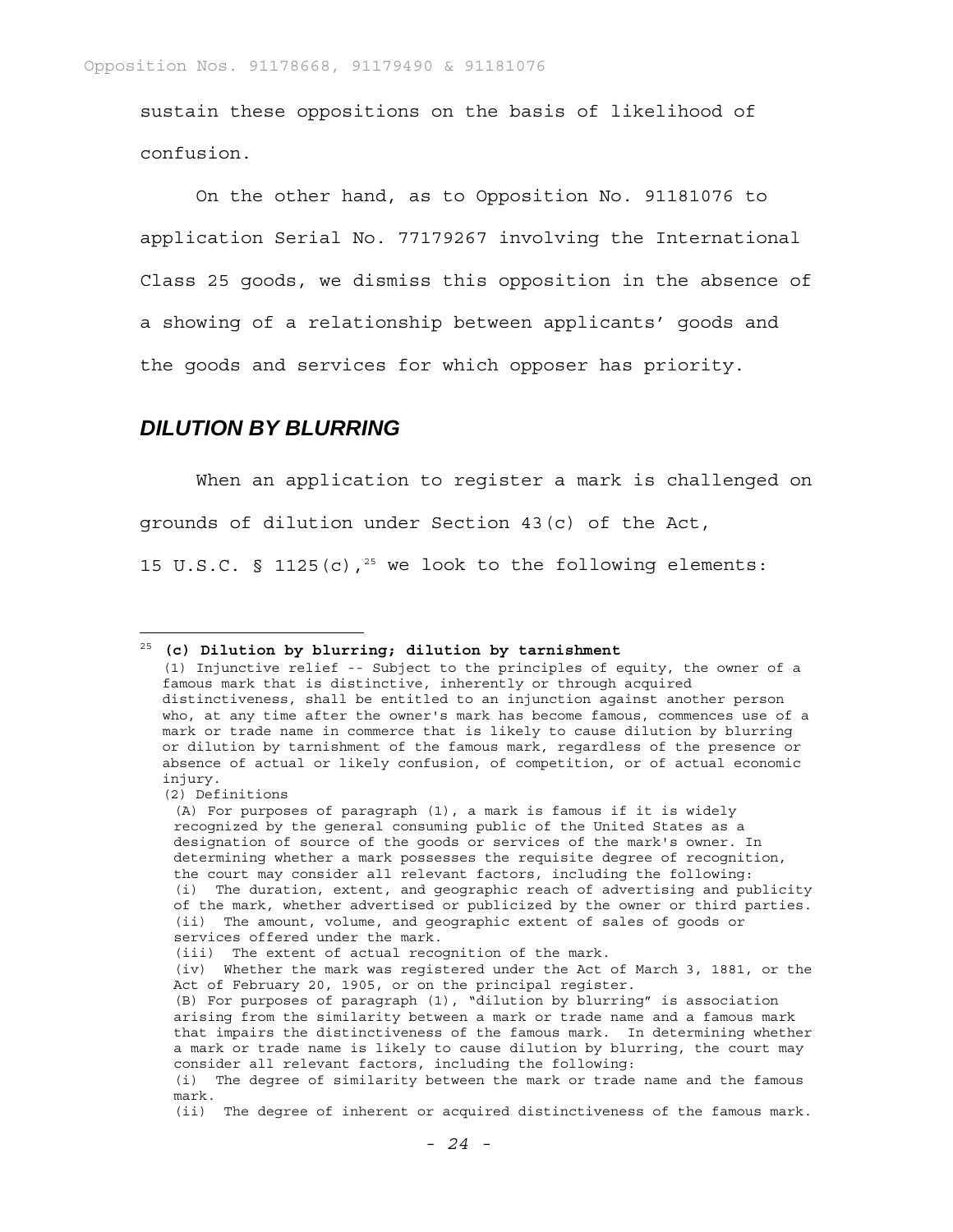(1) whether the opposer's mark is famous; (2) whether the opposer's mark became famous prior to the date of the application to register the applicants' mark; and (3) whether the applicants' mark is likely to blur the distinctiveness of the opposer's famous mark.

#### A. Is the term **BLACKBERRY** famous?

As noted above in our discussion of likelihood of confusion, we are convinced that the **BLACKBERRY** mark is famous based upon the ground breaking role of this device in shaping the culture and technology of the early twenty-first century, the incredible volume of sales, opposer's extensive promotional and advertising expenditures within the United States, and evidence of widespread media attention.

We are mindful of the fact that a higher standard of fame is required in the analysis of likelihood of dilution than is the case with fame in terms of likelihood of confusion. *See Toro Co. v. ToroHead Inc.,* 61 USPQ2d 1164, 1170 (TTAB 2001). Nonetheless, we find that the **BLACKBERRY** mark attained the levels of renown for which the dilution section of the statute was enacted. We find based on this

 <sup>(</sup>iii) The extent to which the owner of the famous mark is engaging in substantially exclusive use of the mark.

<sup>(</sup>iv) The degree of recognition of the famous mark.

<sup>(</sup>v) Whether the user of the mark or trade name intended to create an association with the famous mark.

<sup>(</sup>vi) Any actual association between the mark or trade name and the famous mark.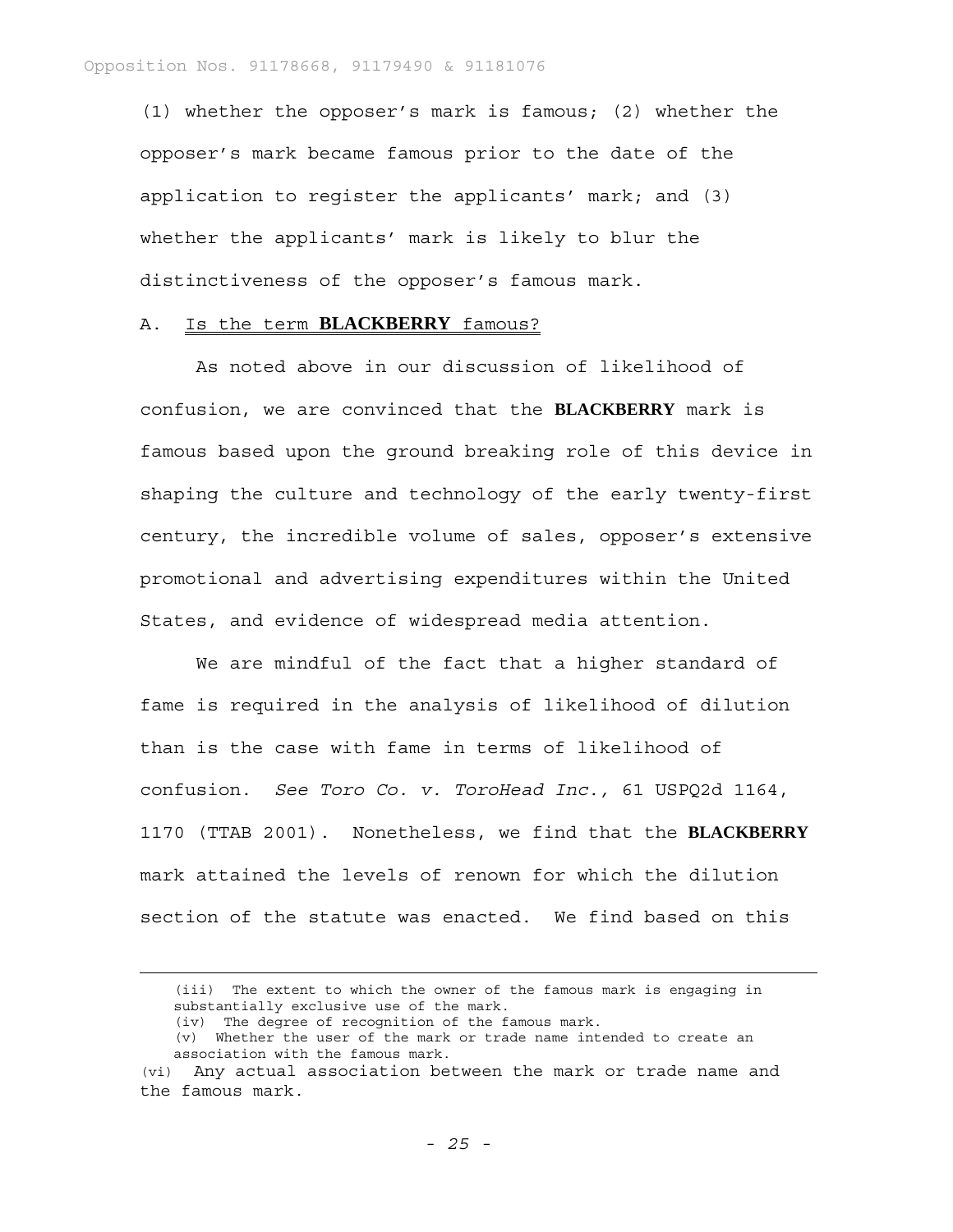extensive record that **BLACKBERRY** should be ranked among the most famous and valuable trademarks in the world. *See* p. 12, Fn 17, *supra*.

Opposer's consistent history and tremendous volume of U.S. advertising and sales figures, coupled with the additional factors discussed above, supports the finding that **BLACKBERRY** has become a "household name" and is famous for dilution purposes. *See Thane International, Inc. v. Trek Bicycle Corp*., 305 F.3d 894, 64 USPQ2d 1564, 1575 (9th Cir. 2002) ["the transformation of a term into a truly famous mark" means that "the mark must be a household name."]. In fact, in their brief, applicants seem prepared to concede this point:

> In the instant case, … BlackBerry is a famous mark in relation to the goods and services in Opposer's pleaded registrations.

Applicants' brief at 33.

In view of the foregoing, we find the **BLACKBERRY** mark to be famous for purposes of this element of the likelihood of dilution analysis.

### B. Was the **BLACKBERRY** mark famous before applicants' filing date?

Applicants' involved intent-to-use applications were filed with the United States Patent and Trademark Office between December 2006 and May 2007. As noted *supra*, the record shows that between 1999 and 2005, the opposer's

*- 26 -*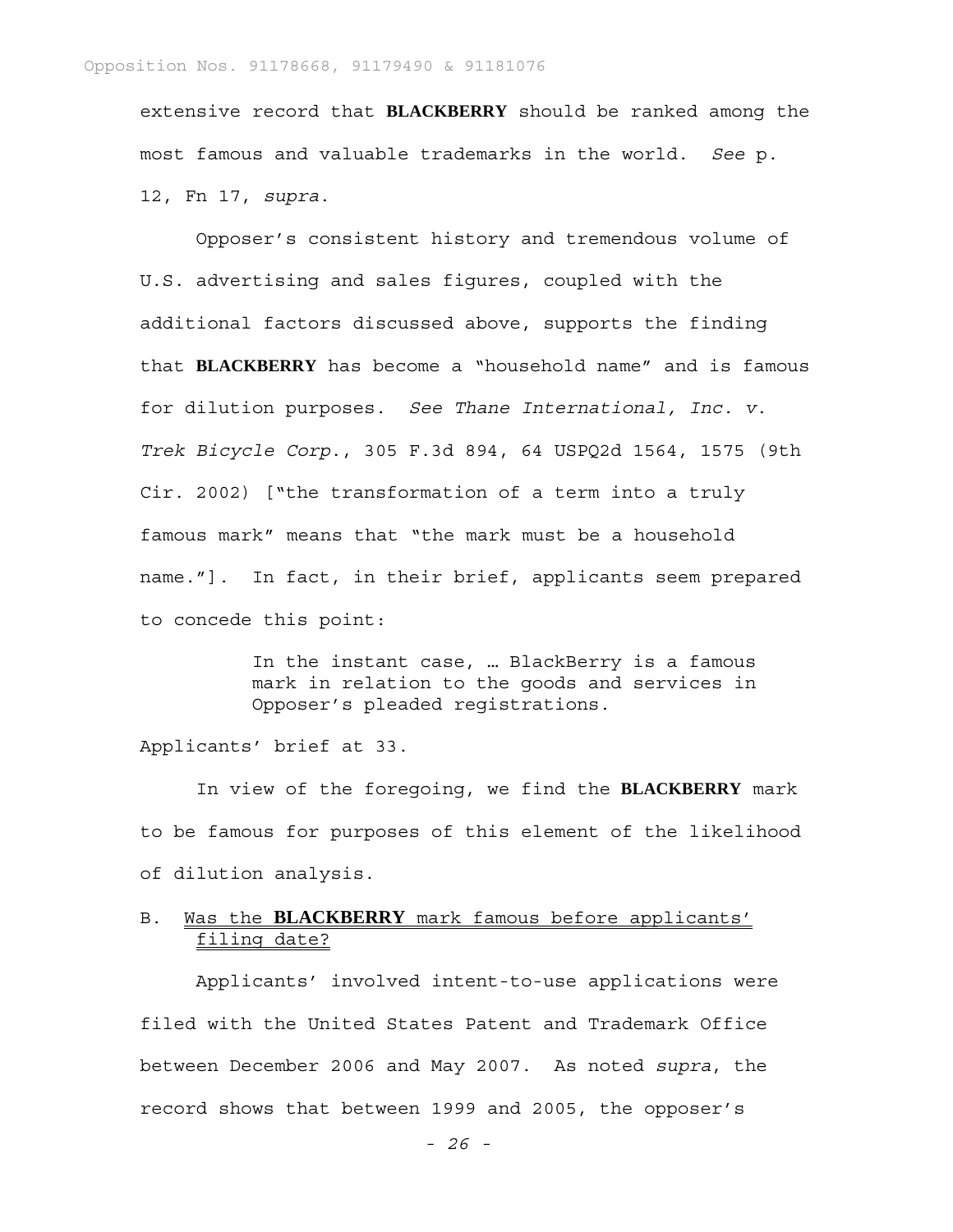**BLACKBERRY-**branded goods had kicked-off a technology revolution in the United States, that the **BLACKBERRY** mark is indeed famous, and that this fame was established before the filing dates of the affected applications, or any other date that applicants may be able to claim. Hence, we find that the **BLACKBERRY** mark was famous before applicants' filing dates.

### C. Is applicants' mark **CRACKBERRY** likely to blur the distinctiveness of the opposer's **BLACKBERRY** mark?

Dilution by blurring is an association arising from the similarity between a mark or trade name and a famous mark that impairs the distinctiveness of the famous mark. Trademark Dilution Revision Act of 2005, 15 U.S.C. § 1125(c)(2)(B) [TDRA]. Over time, the gradual whittling away of distinctiveness will cause the trademark holder to suffer "death by a thousand cuts. $1^{26}$  Accordingly, we consider the statutory, nonexclusive factors for determining the likelihood of blurring in a dilution case set out by the TDRA.

i<br>L

<sup>26</sup> *See National Pork Board v. Supreme Lobster and Seafood Co.*, 96 USPQ2d 1479, 1497 (TTAB 2010)(citing Barton Beebe, "A Defense of the New Federal Trademark Antidilution Law," 16 FORDHAM INTELL. PROP. MEDIA & ENT. L.J. 1143, 1163 (2006)).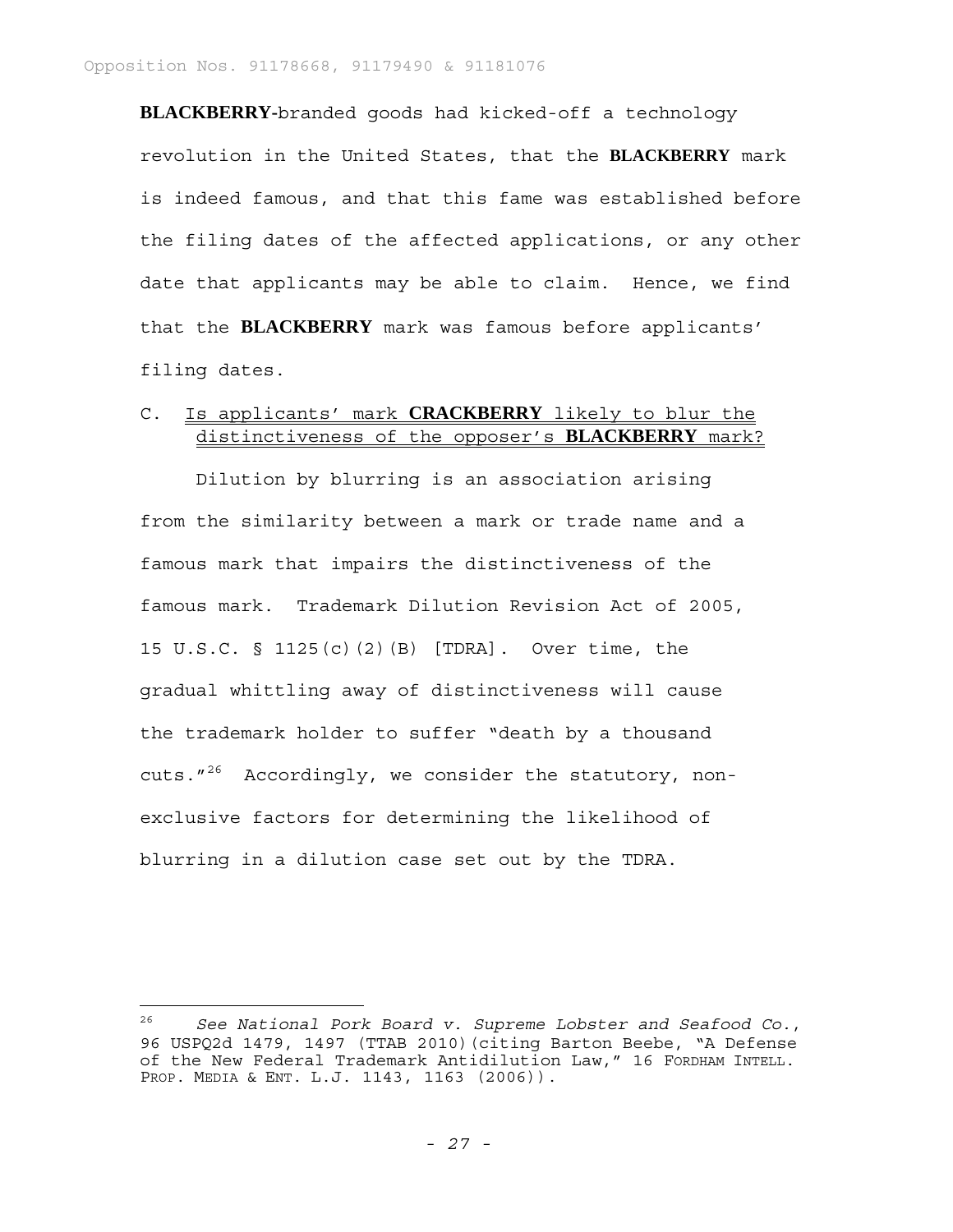### *The degree of similarity between the mark or trade name and the famous mark.*

One of the questions in a dilution case is whether the two involved marks are sufficiently similar to trigger consumers to conjure up a famous mark when confronted with the second mark. It is not necessary that the marks be substantially identical. Rather, for purposes of this element, it is sufficient that the terms be highly similar. *UMG Recordings Inc. v. Mattel Inc*., 100 USPQ2d 1868, 1888 (TTAB 2011) [**MOTOWN** versus **MOTOWN METAL]** and *Nike Inc. v. Maher*, 100 USPQ2d 1018 (TTAB 2011) [**JUST DO IT** versus **Just Jesu it**].

While we are not conducting a Section 2(d) likelihood of confusion analysis under this factor of dilution by blurring, we still consider the degree of similarity or dissimilarity of the marks in their entireties as to appearance, sound, connotation and commercial impression. *See also UMG Recordings Inc.* 100 USPQ2d at 1888; *Coach Services Inc. v. Triumph Learning LLC*, 96 USPQ2d 1600, 1613 (TTAB 2010); and *National Pork Board*, 96 USPQ2d at 1497 (TTAB 2010).

In connection with our Section 2(d) analysis, we have already found it significant that the public at large initially adopted the nickname "*CrackBerry*" for **BLACKBERRY** wireless handheld devices. That is, prior to the filing of

*- 28 -*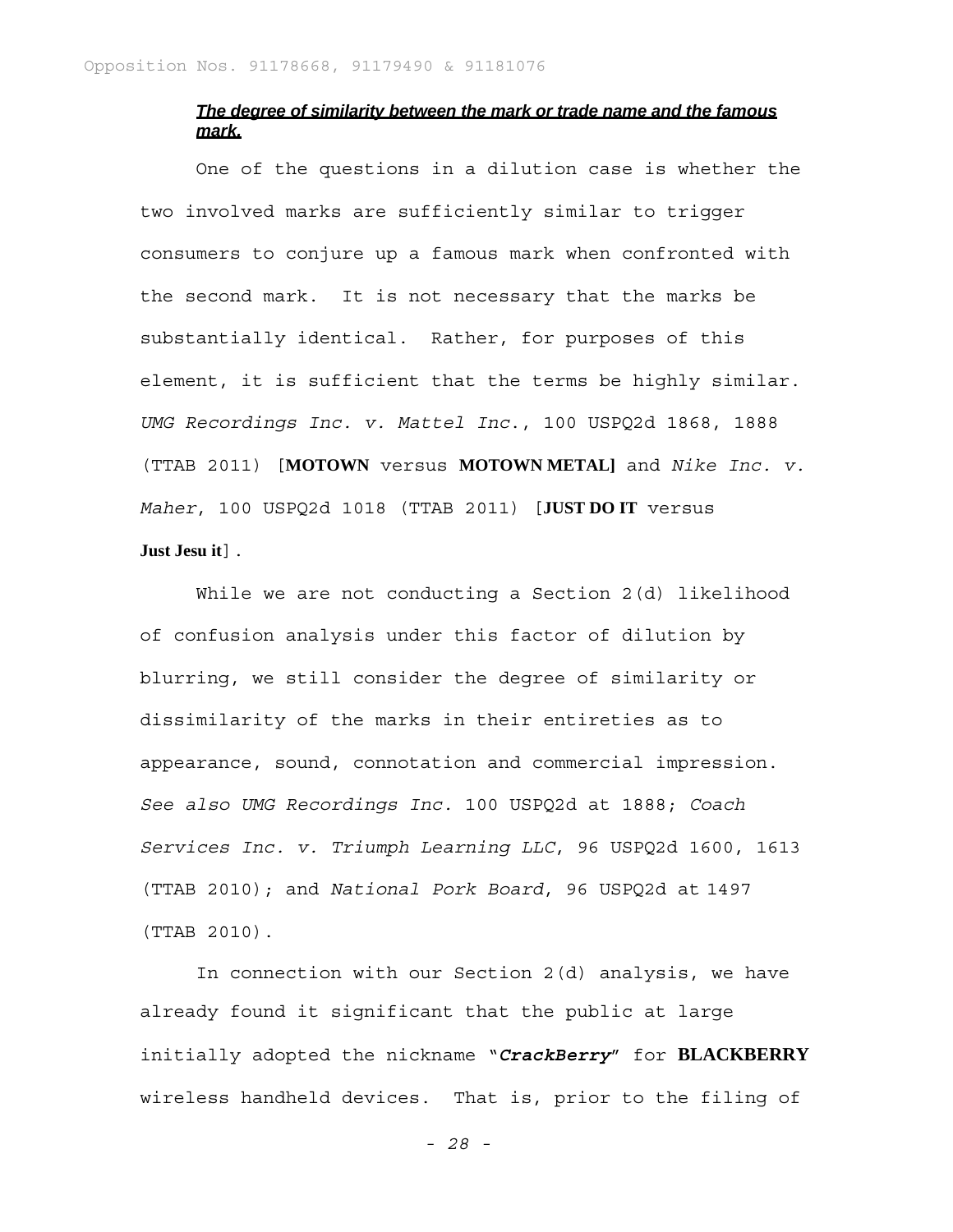the involved applications, the "*CrackBerry*" moniker for **BLACKBERRY** branded products had already achieved dictionary status as a slang term dating to the year 2000, $27$ and had then been selected "Word of the Year" (2006) by the staff of Webster's New World Dictionary.<sup>28</sup>

We found above in our likelihood of confusion discussion that applicants' mark, upon adoption, carried with it a connotation and commercial impression most similar to that of opposer's famous mark in the field of wireless handheld devices. Hence, as to this factor of the likelihood of dilution, we find that there is a high degree of similarity between applicants' mark and opposer's famous mark. As noted earlier, applicants have conceded this factor in connection with their parody defense.

> In the instant case, the first four elements are truly not in dispute. The term CRACKBERRY is a nickname for the BlackBerry device and because of the same some similarities between the marks exist. It is conceded that BlackBerry is inherently distinctive for the goods and services in Opposer's pleaded registrations and that the global brand value for the BlackBerry trademark in conjunction with the Opposer's submission of evidence of their marketing efforts and expenditures on advertising is sufficient to establish that BlackBerry is a famous mark in relation to the goods and services in Opposer's pleaded registrations.

Applicants' brief at 33.

27 Butters trial deposition at 23-24.

 $^{28}$  Id.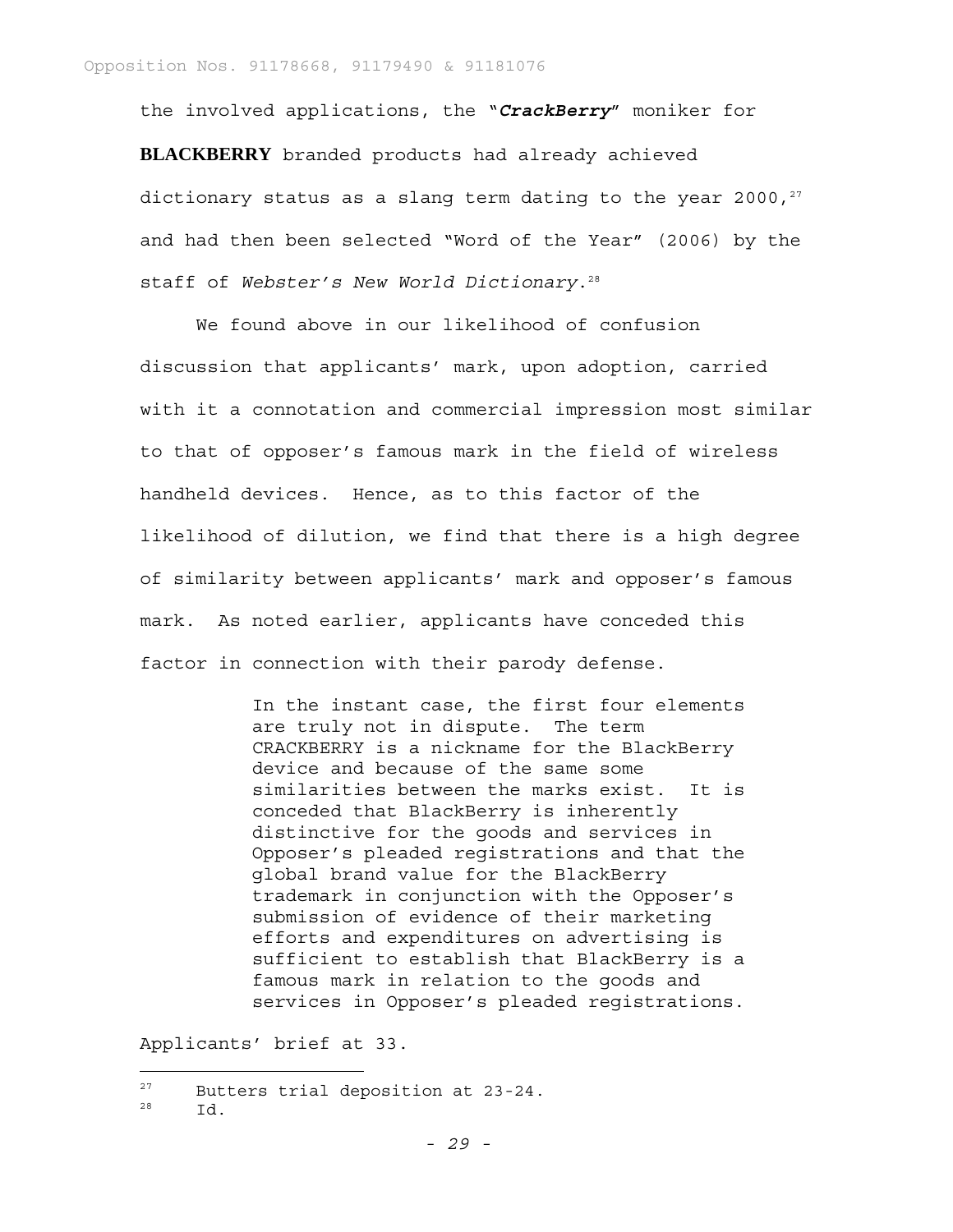#### *The degree of distinctiveness of the famous mark.*

As noted above, applicants have conceded that the term **BLACKBERRY** is inherently distinctive as applied to opposer's devices, and there is no evidence that it is weak in any other respect. We find it to be distinctive, and resolve this element in opposer's favor.

# *The extent to which the owner of the famous mark is engaging in substantially exclusive use of the mark.*

There is nothing in this record which contradicts opposer's position that its use of the **BLACKBERRY** mark is virtually exclusive in this field. Opposer has shown that it has used the mark extensively for more than a decade, and applicants have not shown that there are any third-party uses. In fact, there is no evidence in this record of any actual use in commerce, at the time applicants filed their applications for a federal trademark registration or since, of the same or highly similar marks, on any goods or services, and certainly not of goods or services that are related to wireless handheld devices. Accordingly, opposer's exclusivity of use of this mark also supports the conclusion that dilution by blurring is likely.<sup>29</sup>

i<br>L

Again, we note that applicants have essentially conceded this factor in connection with their parody defense. Applicants' brief at 33.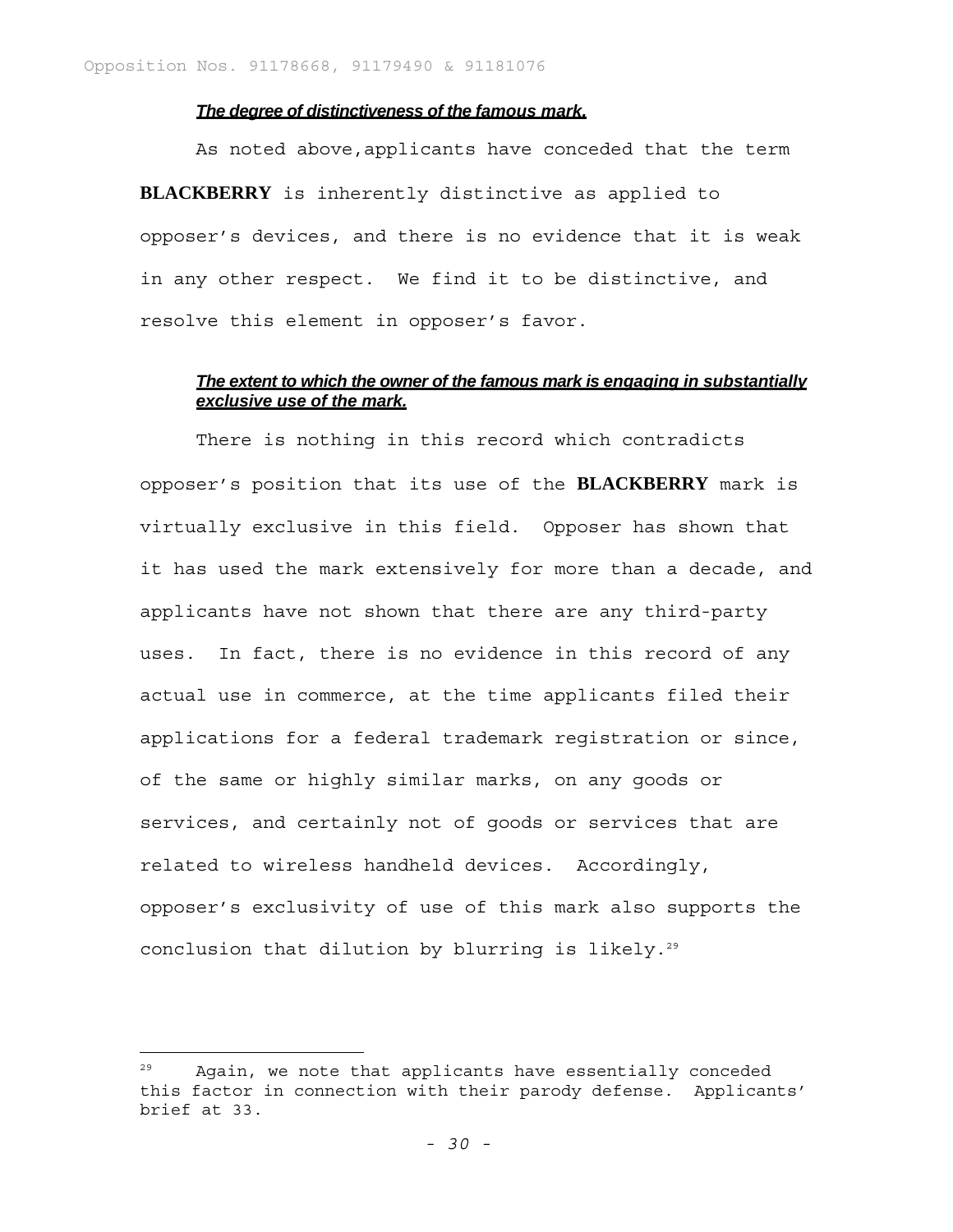# *The degree of recognition of the famous mark.*

The fourth listed statutory factor for the blurring analysis requires us to assess just how well-recognized is opposer's mark. The evidence opposer has placed into this record is extensive. The preponderance of this evidence convinces us that between 1999 and 2004 the **BLACKBERRY** mark became one of the most prominent marks in our digital, wireless culture. Although the actual numbers are confidential, opposer has spent huge sums of money advertising and promoting its **BLACKBERRY** mark in the United States. We also find especially compelling the billions of dollars worth of **BLACKBERRY** branded products and services sold at retail in the United States to tens of millions of consumers in the United States over the past dozen years. Furthermore, we have already found that **BLACKBERRY** should be ranked among the most famous and valuable trademarks in the world. See pp. 12-14, *supra*.30

# *Whether the user of the mark intended to create an association with the famous mark.*

We agree with opposer that the evidence of record very clearly supports the conclusion that applicants intended to create an association with RIM's famous **BLACKBERRY** mark in

i<br>L

Again, we note that applicants have essentially conceded this factor in connection with their parody defense. Applicants' brief at 33.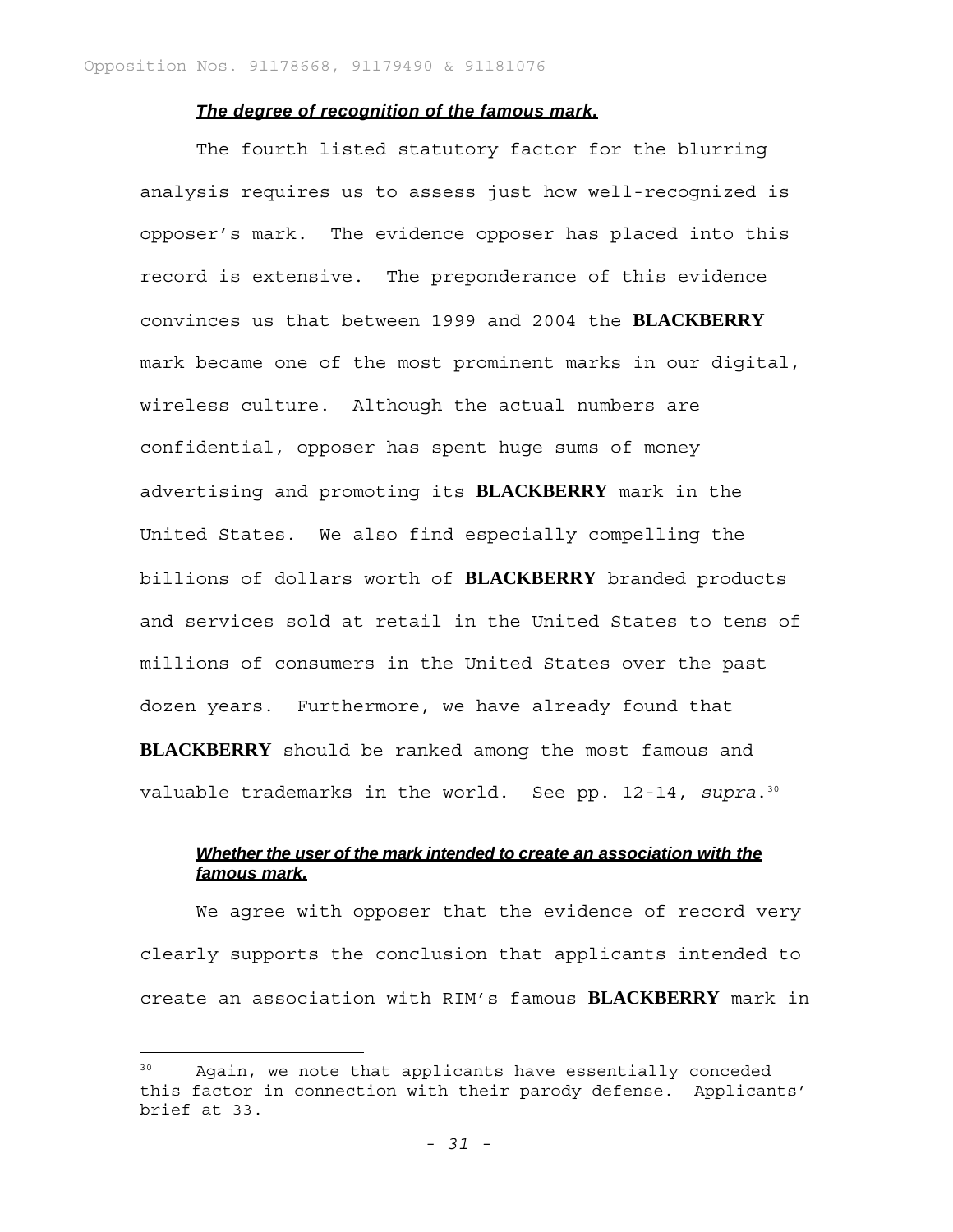choosing to adopt **CRACKBERRY** as their source indicator. Several of applicants' services are closely related to the goods and services recited in RIM's registrations. As seen earlier, the purpose of applicants' online services is to provide a forum for **BLACKBERRY** users, and they provided advice on using (and abusing) the device. The record demonstrates that consumers were well acquainted with

**BLACKBERRY** devices, and the degree to which the media had amplified the cultural buzz that had built up around them. Indeed, it is significant to our findings on this factor that applicants' corporate representative, Kevin Michaluk, confirmed that applicants chose this term precisely because of its strong association with **BLACKBERRY**.31 Finally, as argued by opposer, applicants' persistent claims of an attempted parody stands as an admission that applicants intended to create an association with BlackBerry.

#### *Any actual association between the mark and the famous mark.*

In this case, we find that applicants intentionally chose a designation already strongly associated with the famous mark of the opposer. Under the circumstances, it is clear that applicants were well aware of this pre-existing association at the time they adopted it. The testimony from

<sup>31</sup> Michaluk trial deposition at 69.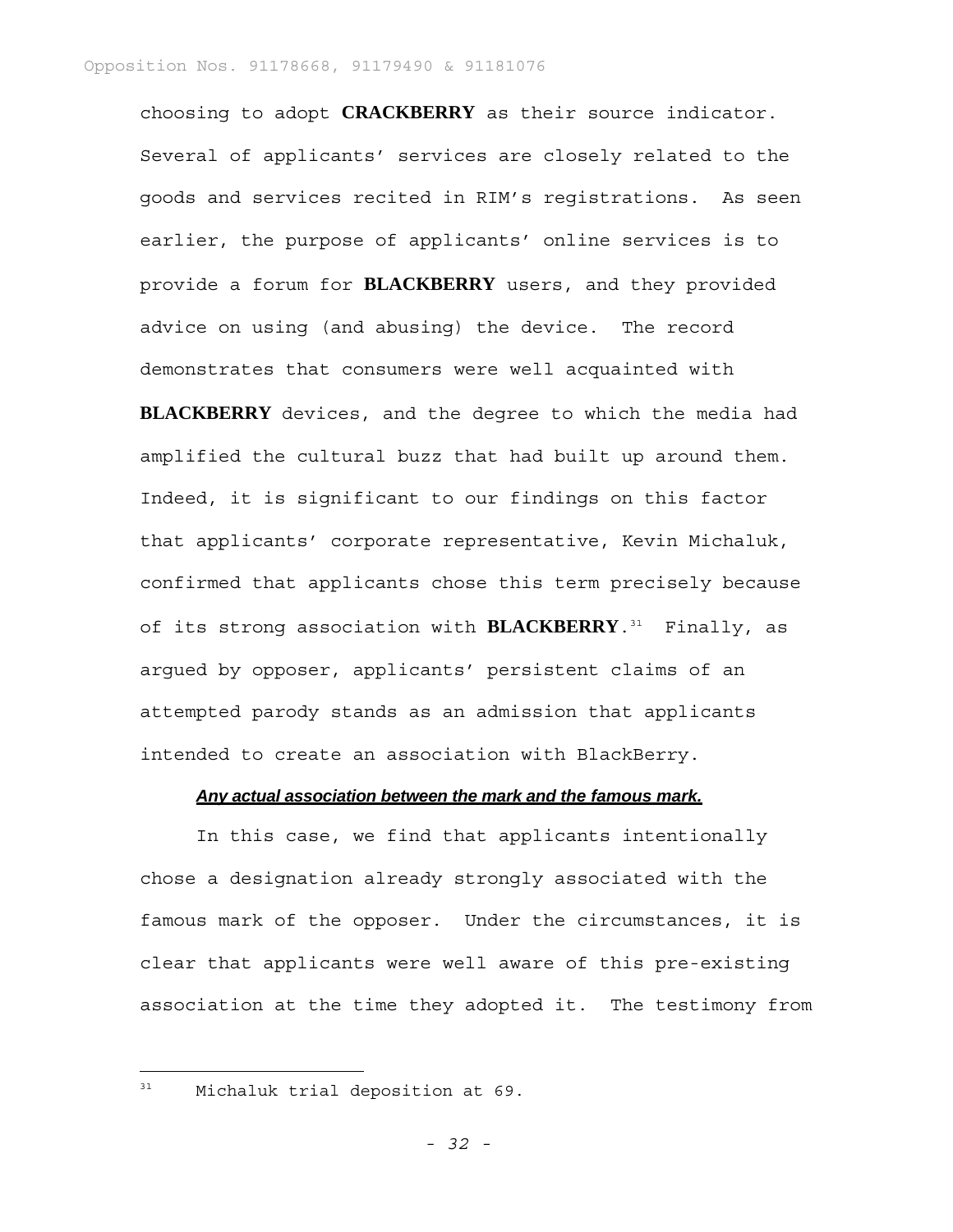applicants' own witnesses confirms that there was such an association.

As previously noted, the record shows that the public at large initially adopted the term "*CrackBerry,*" as a nickname for opposer's goods, alluding to the widely-held view that users of **BLACKBERRY** wireless handheld devices often appear to be addicted to their device. The record shows that at least by 2005, opposer's **BLACKBERRY** goods and services had achieved considerable fame in the United States due to its technological innovation and the changes its wireless connectivity made possible. Again, the "*CrackBerry*" moniker for **BLACKBERRY** branded products was selected as "Word of the Year" in 2006 by the staff of *Webster's New World Dictionary*. All the evidence in the record, including the testimony of applicants' own witnesses, supports the conclusion that there is a strong association among members of the relevant public between these two terms in the field of wireless handheld devices and related services. Hence, we find in this context, that there existed a strong association between **BLACKBERRY** and **CRACKBERRY** well prior to the date on which applicants adopted this latter mark as their own.

*- 33 -*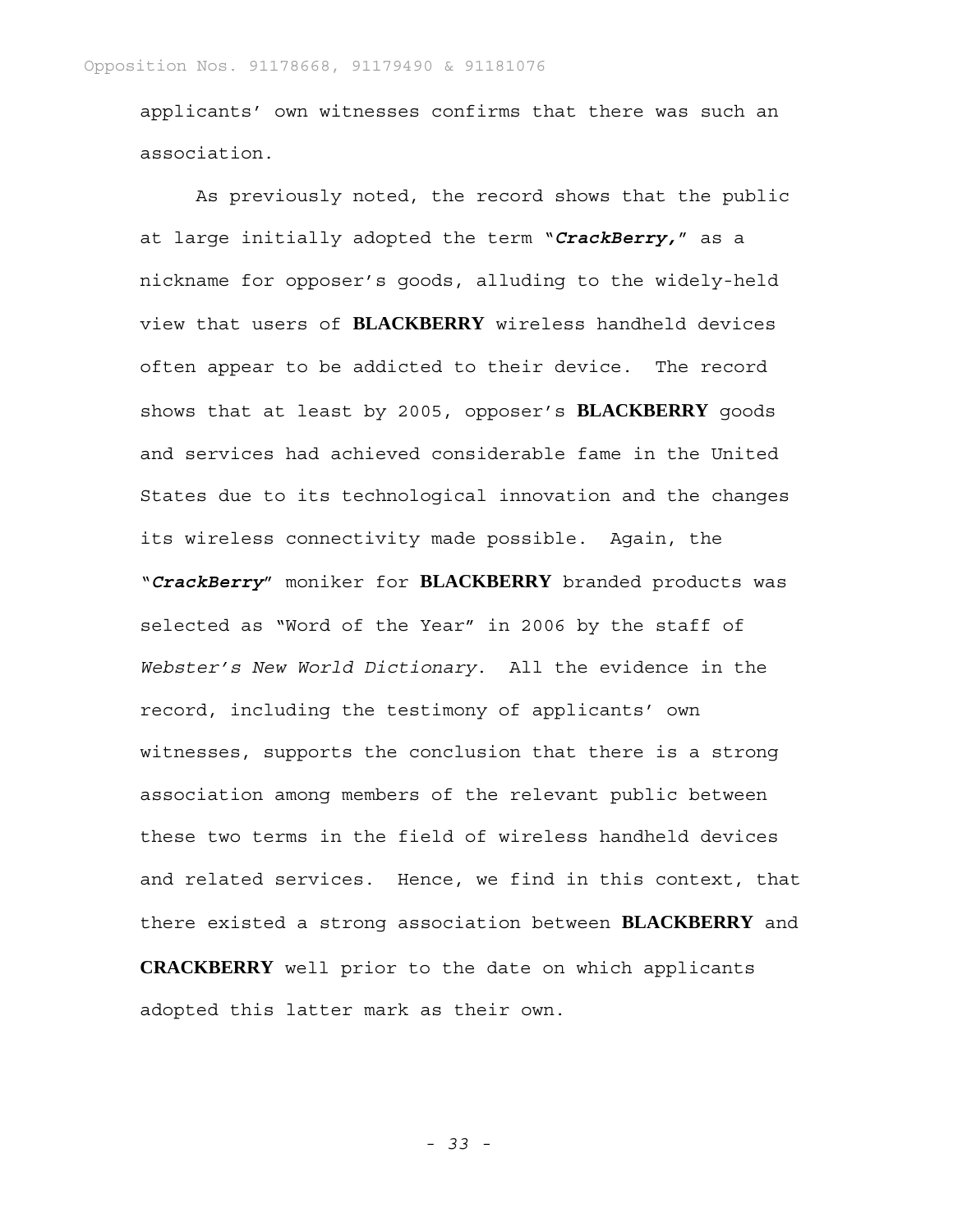### *BALANCING THE FACTORS*

Accordingly, after considering the entire record and the parties' arguments herein, we find that all six of the listed statutory factors support the position of opposer herein, that RIM is likely to suffer impairment of the distinctiveness of its marks, and hence, opposer has shown a likelihood of dilution by blurring under Trademark Act § 43(c)(2)(B), 15 U.S.C. § 1125(c)(2)(B) as to each of the applications opposed.

# *Applicants' claims of Parody*

The arguments that applicants put forward most zealously in their final brief is that they are attempting to satirize opposer's famous mark, using a moniker admittedly preexisting in the population at large. Consistent with the argument that their mark is a protectable parody, applicants have effectively conceded much of opposer's case on a likelihood of dilution, as seen above.

Applicants are correct that parody is explicitly included as a defense to a claim of dilution under a statutory "fair use" exclusion in Section 43(c) of the Lanham Act, 15 U.S.C. § 1125(c)(3)(A):

*- 34 -*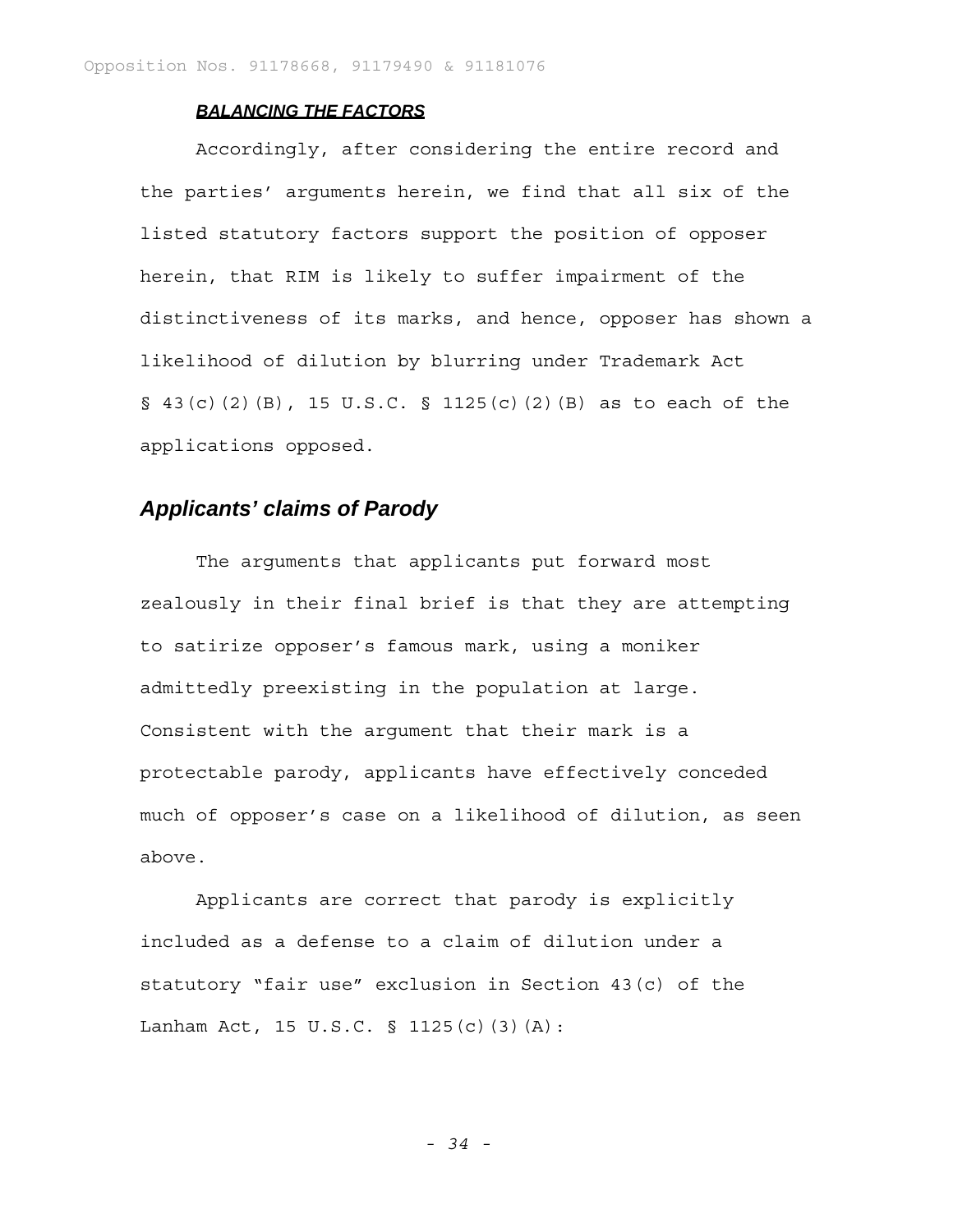(3) *Exclusions*. --The following shall not be actionable as dilution by blurring or dilution by tarnishment under this subsection:

(A) Any fair use, including a nominative or descriptive fair use, or facilitation of such fair use, of a famous mark by another person *other than as a designation of source for the person's own goods or services*, including use in connection with--

(i) advertising or promotion that permits consumers to compare goods or services; or

(ii) identifying and *parodying*, criticizing, or commenting upon the famous mark owner or the goods or services of the famous mark owner.

(B) All forms of news reporting and news commentary.

(C) Any noncommercial use of a mark.

As emphasized by Professor McCarthy, "The parody safe harbor is obviously intended to accommodate the interests of using famous marks in free speech and expression."<sup>32</sup> Yet, as is the case with substantially all trademark applicants seeking federal registrations from the United States Patent and Trademark Office, applicants herein are necessarily relying upon a claim of using the parody as a designation of source for its own services (and/or goods). By the very terms of the statute, applicants' claimed use as a mark seems to be precluded from the safe harbor provisions.

Nonetheless, as support for their position that parody is a form of fair use and is a complete defense, applicants

<sup>&</sup>lt;sup>32</sup> J.T. McCarthy, 4 McCarthy on Trademarks and Unfair Competition § 24:126 (2010).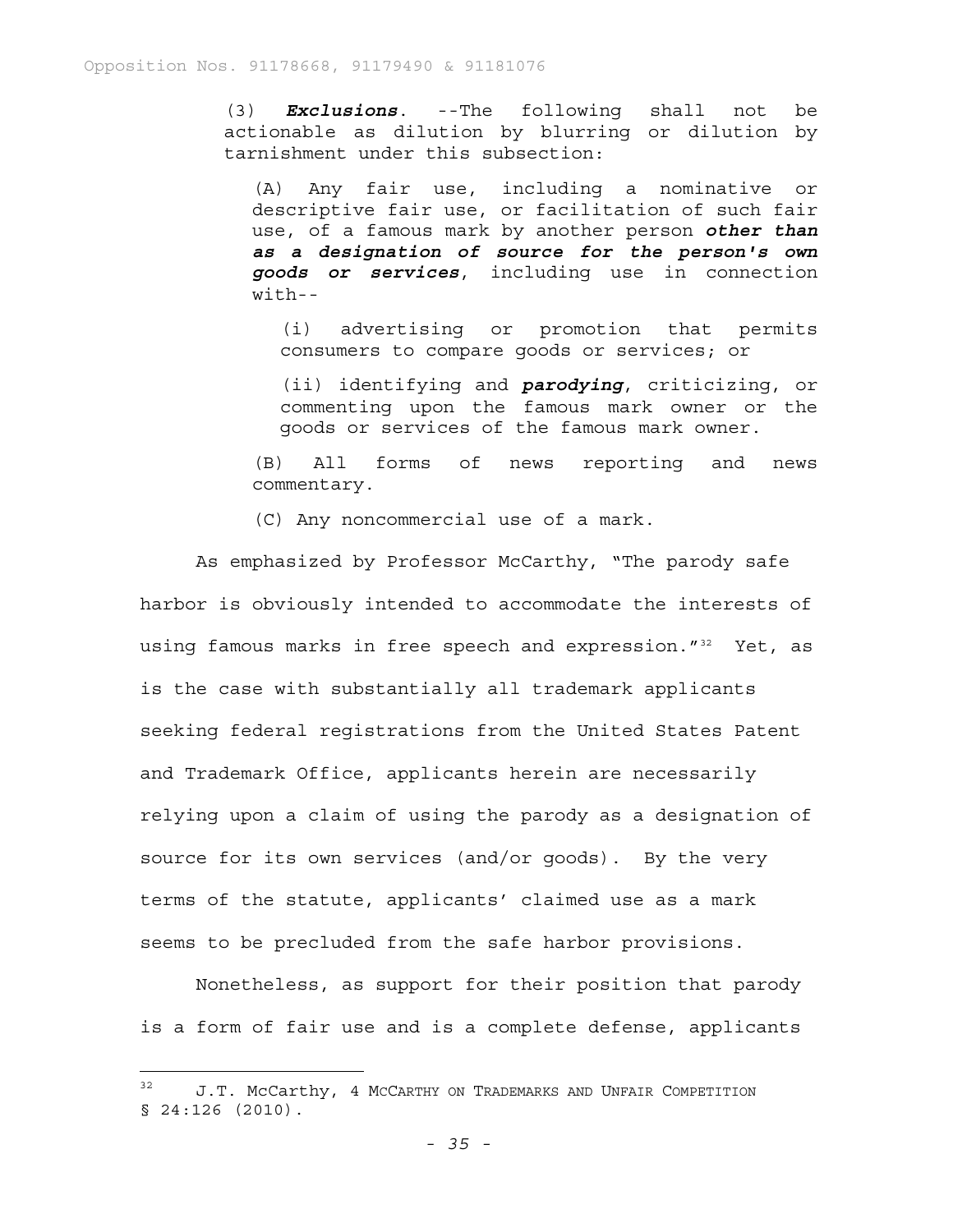point to a case from the Fourth Circuit Court of Appeals, *Louis Vuitton Malletier S.A. v. Haute Diggity Dog, LLC*, 507 F.3d 252, 84 USPQ2d 1969 (4th Cir. 2007).<sup>33</sup> Applicants argue from the *Louis Vuitton* decision that we should impose on plaintiff/opposer an "increased burden" to demonstrate that the distinctiveness of its famous mark is likely to be impaired by this parody. We disagree with this approach.

As opposer argues, based on the *Louis Vuitton* case, the safe harbor provision does not extend the fair use defense to parodies used as a trademark. "Under the statute's plain language, parodying a famous mark is protected by the fair use defense only if the parody is not 'a designation of source for the person's own goods or services.'" *Louis Vuitton,* 84 USPQ2d at 1978. *See also American Express Marketing & Development Corp. v. Gilad Development Corp*., 94 USPQ2d 1294, 1298-1300 (TTAB 2010). However, as the *Louis Vuitton* decision notes, that observation does not end the inquiry. Like the Fourth Circuit, the Board will assess

<sup>33</sup> In this case, defendants' **CHEWY VUITON** mark for pet chew toys was chosen as a joking reference to plaintiff's luxury **LOUIS VUITTON** handbags. Given the rhyming marks, the trade dress, etc., the Court found that Haute Diggity Dog intended an irreverent parody, and that this parody was permitted as a "fair use" exception to the rule against dilution by blurring.

We note that this case has on occasion come under criticism. *See, e.g.,* Anthony L. Fletcher, "The Product with the Parody Trademark: What's Wrong with CHEWY VUITON?" 100 TRADEMARK REPORTER 1091 at 1142-45 (September-October 2010).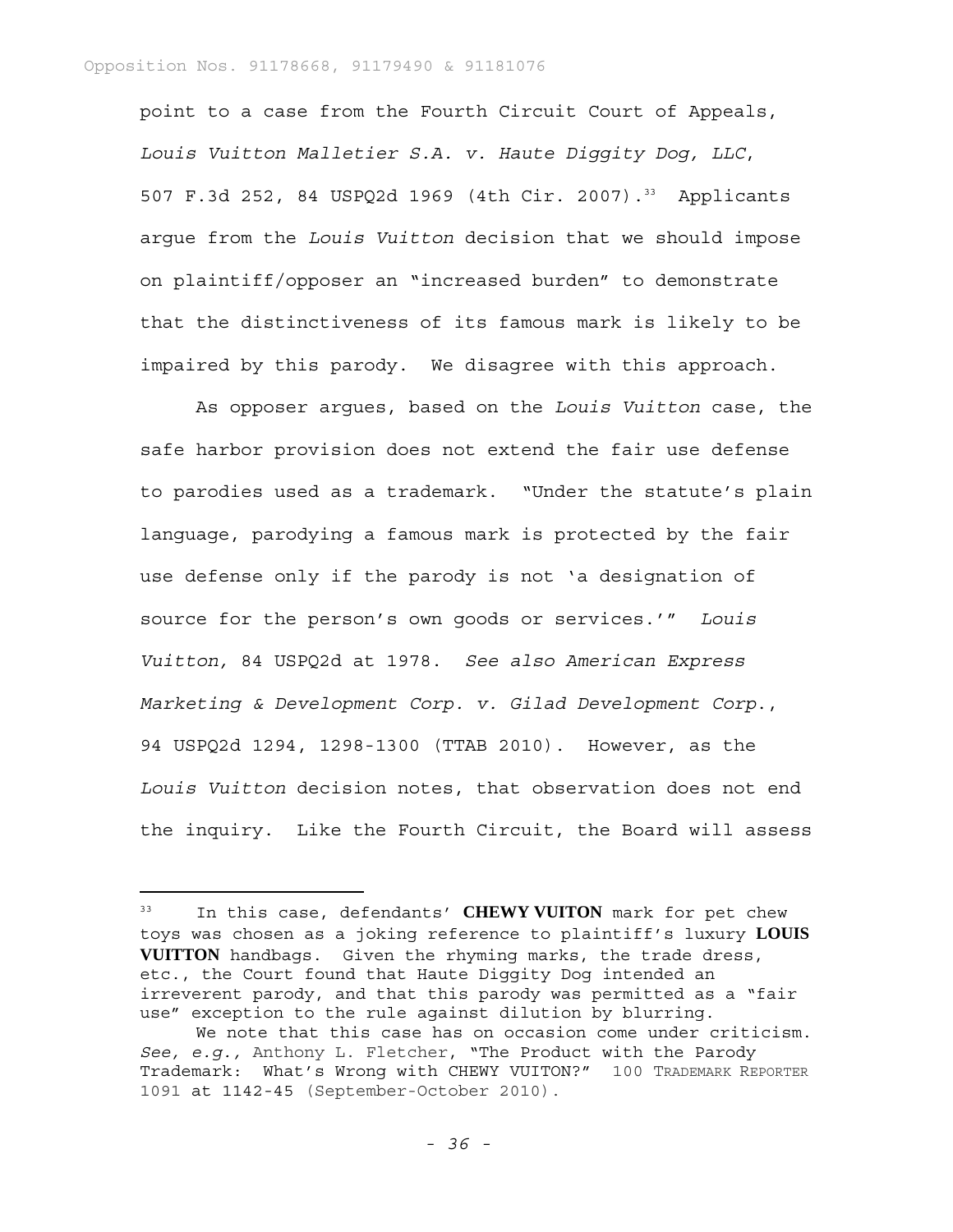the alleged parody "as part of the circumstances to be considered for determining whether the [opposer] has made out a claim for dilution by blurring." *Louis Vuitton*, 84 USPQ2d at 1978.

We find the alleged parody does not, in this case, insulate the applicant from the claim of dilution. Specifically, we find two factors undercut the effectiveness of the claimed parody in averting dilution. First, and most important, the public itself adopted and popularized "*CrackBerry*" as a nickname for **BLACKBERRY** wireless handheld devices. The name does not solely – if at all – reflect applicants' asserted attempt to parody opposer's marks. This circumstance alone materially distinguishes this case from the *Louis Vuitton* decision. Second, applicants' use of "*CrackBerry*" on services that are for the most part closely related to opposer's goods and services significantly undercuts the effectiveness of the asserted parody in avoiding dilution by blurring. Indeed, one of the core reasons that "Chewy Vuiton" was held to be an effective parody was its "juxtaposition of the similar and the dissimilar": a "furry little imitation to be *chewed by a dog*" and the "elegance and expensiveness of a LOUIS VUITTON handbag, which must *not* be chewed by a dog." *Id*. at 1974 (*emphases* in original); see also *Id*. at 1979-80.

*- 37 -*